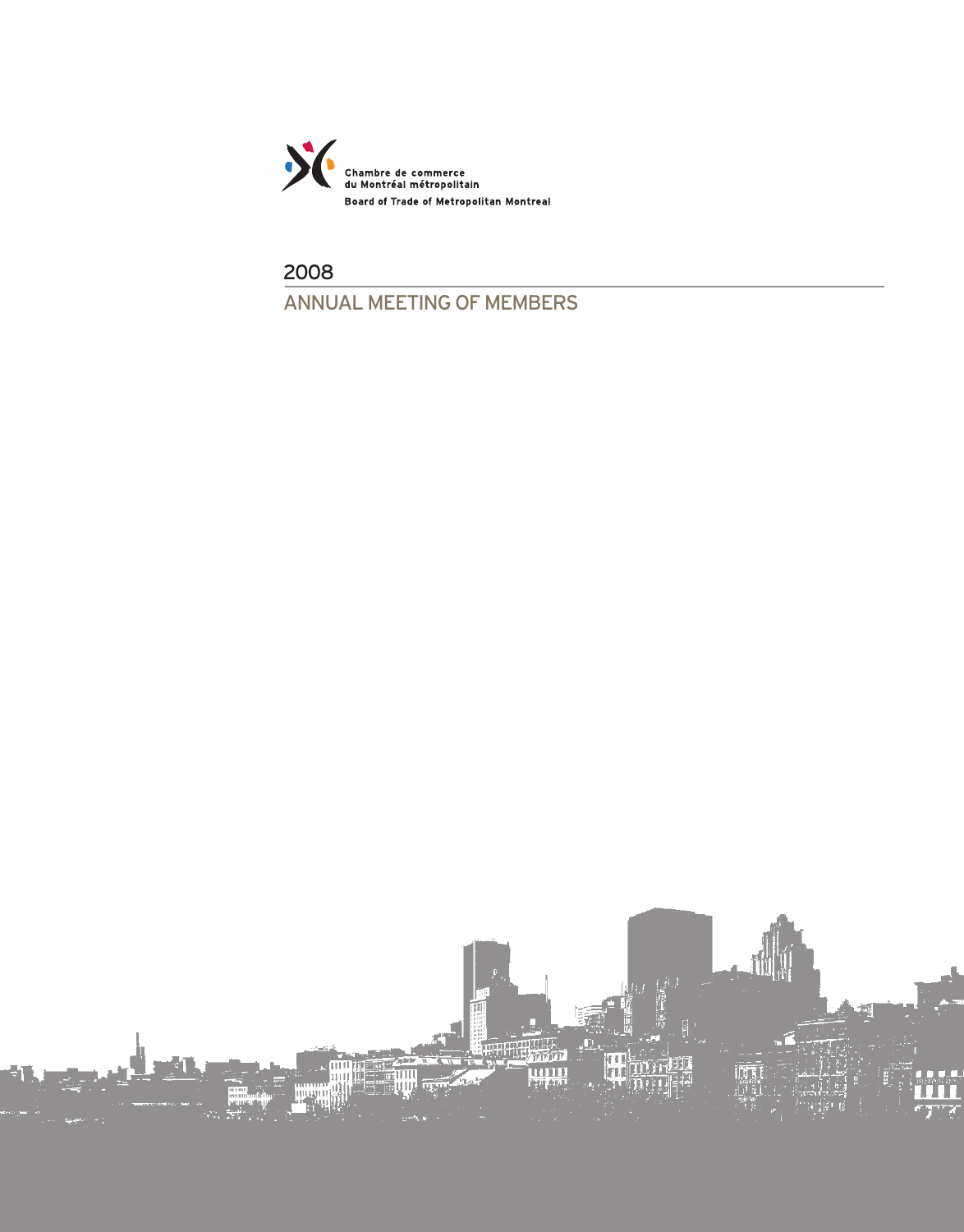## Table of contents

#### Pages

- 3 BOARD OF TRADE OF METROPOLITAN MONTREAL | agenda
- 4 BOARD OF TRADE OF METROPOLITAN MONTREAL | MINUTES
- 9 BOARD OF TRADE OF METROPOLITAN MONTREAL | FINANCIAL STATEMENTS
- 28 BOARD OF TRADE OF METROPOLITAN MONTREAL | BOARD OF DIRECTORS
- 29 BOARD OF TRADE OF METROPOLITAN MONTREAL FOUNDATION | AGENDA
- 30 BOARD OF TRADE OF METROPOLITAN MONTREAL FOUNDATION | MINUTES
- 33 BOARD OF TRADE OF METROPOLITAN MONTREAL FOUNDATION | FINANCIAL STATEMENTS
- 43 BOARD OF TRADE OF METROPOLITAN MONTREAL FOUNDATION | BOARD OF DIRECTORS

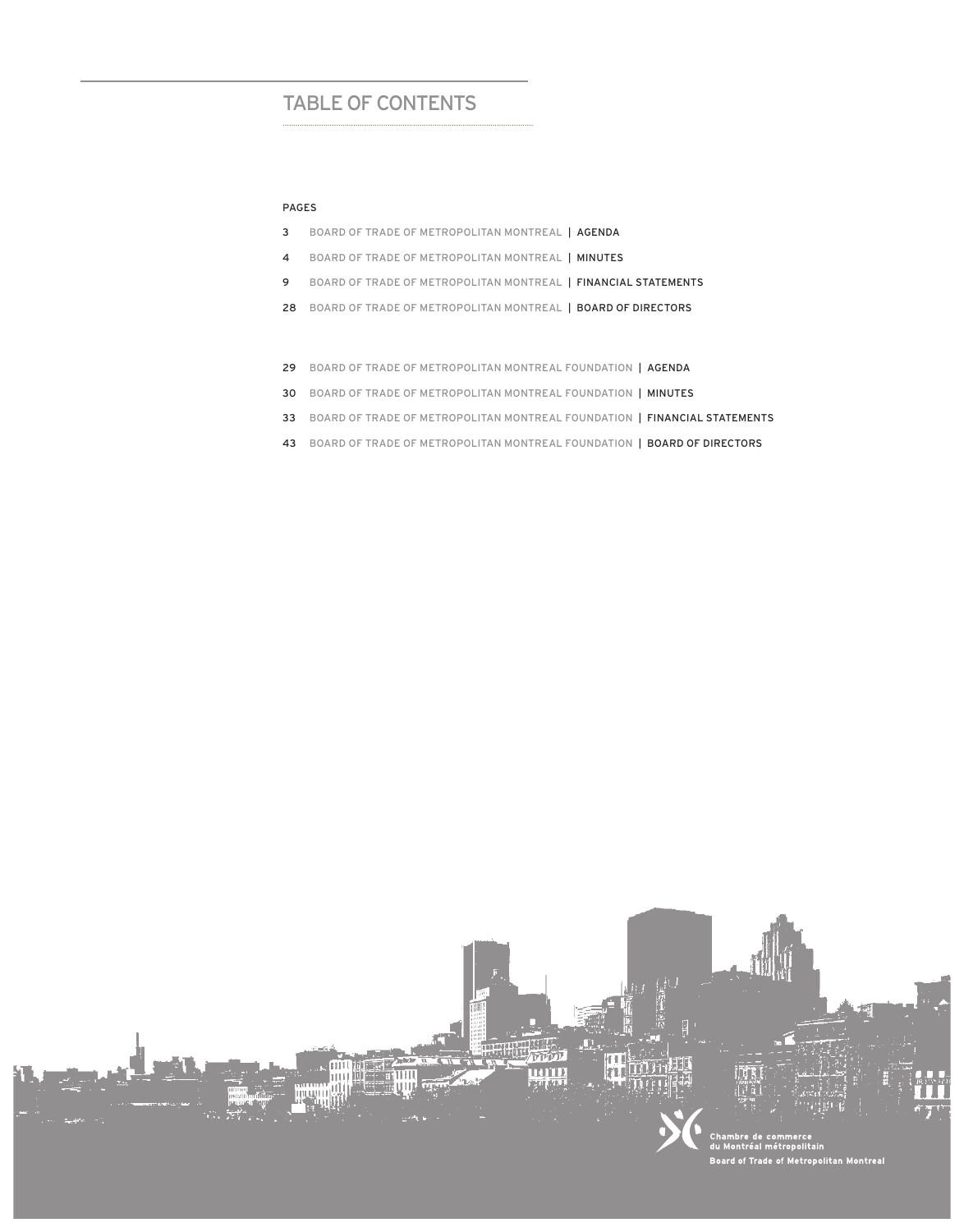# Annual meeting of the Board of Trade

of metropolitan montreal October 29, 2008 – 4:30 p.m. to 5:30 p.m.

Centre d'archives de Montréal, Gilles-Hocquart Building | 535 Viger Avenue West, Montréal .....................................................................................................................

## Agenda

1. Call to order, declaration of quorum and approval of the agenda

2. Approval of the minutes of the members annual meeting of October 11, 2007

4. Financial report – fiscal year ended June 30, 2008

6. Election of the board of directors for fiscal year 2008-2009

- 
- 
- 3. Chair's report
- 
- 5. Appointment of auditors
- 
- 7. Miscellaneous
- 8. Adjournment
- 
- 10. Termination of annual meeting



9. Presentation of the chairman for fiscal year 2008-2009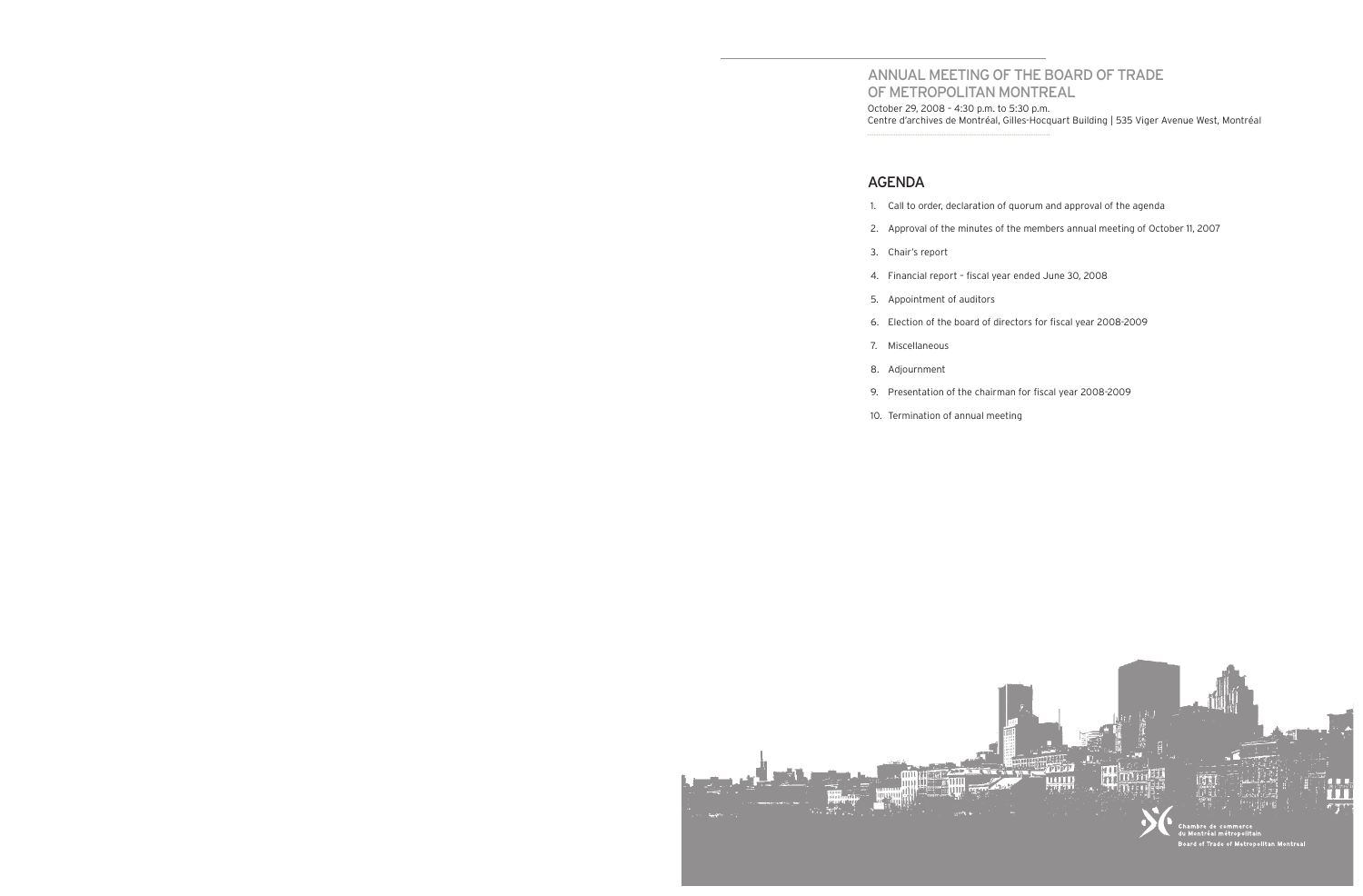## ANNUAL MEETING OF The Board of Trade of MeTROPOLITAN MONTREAL

### **MINUTES**

Minutes of the annual meeting of members of the Board of Trade of Metropolitan Montreal held on October 11, 2007, starting at 11 a.m. at the Hotel Omni Mont-Royal, Salon Pierre-de-Coubertin. The meeting was chaired by Elliot Lifson, chair of the Board of Trade.

The meeting was attended by approximately 100 people.

Jacinthe Poirier, executive assistant to the president and CEO, served as recording secretary.

#### 1. CALL TO ORDER, DECLARATION OF QUORUM, AND APPROVAL OF THE AGENDA

Elliot Lifson, chair of the Board of Trade, accompanied by Isabelle Hudon, president and CEO, and Roger Plamondon, treasurer, called the meeting to order, noting that a quorum (30 members) was present. He then submitted the agenda for approval.

On a motion by Marie-Claude Lalande, seconded by Jean Laurin, the proposed agenda was unanimously approved.

#### 2. APPROVAL OF THE MINUTES OF THE ANNUAL MEETING OF MEMBERS ON OCTOBER 12, 2006

As a reading of the minutes was not requested, on a motion by Rémi Racine, seconded by Sylvie Giguère, the minutes of the above-mentioned meeting were unanimously approved as if read.

#### 3. CHAIR'S REPORT

Elliot Lifson, chair of the board, presented a report of his mandate during fiscal 2006-2007, noting that the Board of Trade is still the most relevant organization when it comes to promoting the development of Montréal.

The Board of Trade deployed its expertise throughout the year. More than 600 new companies swelled its ranks, and its membership retention rate, now almost 75%, continues to increase. This may be seen as the logical result of the steady rise in the Board of Trade's income over the past four years.

In addition to offering its usual wide range of programs, the Board of Trade continued to perfect its tools for communicating with members.

In all the major issues - economic and sustainable development, education, and cultural vitality -, the Board of Trade continued its determined efforts to promote its number one cause: Montréal!

Mr. Lifson added that none of this would have been possible without a team of seasoned employees working under the strong leadership of president and CEO Isabelle Hudon and the support of Board of Trade members. All share the same passion for Montréal and the same objective: to ensure the excellence of the organization.

Once again this year, the work done by the Board of Trade's strategic analysis committees, composed of members from all fields, enabled the organization to provide accurate updates on the major trends affecting Montréal's economy.

Mr. Lifson concluded by noting that, year after year, the Board of Trade can count on a strong membership because it constantly demonstrates its credibility. The future is promising for an organization that, after almost two centuries, is still so connected to the world.

#### 4. FINANCIAL REPORT FOR THE FISCAL YEAR ENDED JUNE 30, 2007

Roger Plamondon introduced the members of the Board of Trade's audit and finance committee, which he chairs: Hélène Desmarais, Sylvie Giguère, Dominique Levesque, and Martin Spalding. He thanked the members for their work throughout the year and also mentioned the collaboration of Éric Meunier, the Board of Trade's vice-president, Administration, and his team.

This committee, whose members are appointed each year from among the board members, is charged, among other things, with validating the proposed draft budget and examining and validating all financial information requiring the approval of the board of directors.

Before commenting on the highlights of the fiscal year ended June 30, 2007, Mr. Plamondon mentioned that the financial statements had been approved by the board of directors during a meeting held on September 17, 2007. The auditors' report was without reservation.

He noted that the balance sheet showed current assets of \$2,351,227, investments of \$703,390, and fixed assets of \$339,403, for total assets of \$3,394,020.

Under liabilities, there were \$2,159,322 in current liabilities, composed primarily of accounts payable and deferred membership dues of \$849,532, a deferred lease inducement of \$240,763, and deferred revenues of \$299,700, for total liabilities of \$2,699,785.

The surplus was \$694,235, of which \$339,403 was invested in fixed assets and \$354,832 was unap-

propriated.

In terms of results, revenues this year were \$4,148,553 minus expenses of \$1,800,070 resulting in an excess of revenue over expenses before other items of \$2,348,483. To this amount, we must add other revenue (\$2,192,266) and subtract global remuneration (\$2,773,735) and operating expenses (\$1,733,623). There was thus an operating surplus of \$33,391 before the contribution to the Board

of Trade's Foundation.

Taking into account the \$15,000 contribution to the Board of Trade of Metropolitan Montreal Foundation, the excess of revenue over expenses for fiscal 2006-2007 was \$18,391.

The details of the surplus invested in fixed assets and the unappropriated surplus are included in the financial statements.

The statement of cash flows indicates that cash increased by \$653,371. This variation was due to an increase in operating activities (\$652,046) and an increase in investing activities (\$1,325).

The notes to the financial statements included the Board of Trade's significant accounting policies, the details of some previously mentioned items included in the financial statements, and information regarding the various companies controlled by the Board of Trade.

#### 5. APPOINTMENT OF AUDITORS

During the board meeting on September 17, 2007, the Board of Trade's board of directors unanimously recommended that the firm PricewaterhouseCoopers be appointed as external auditors for fiscal 2007-2008.

On a motion by Marie-Claude Lalande, seconded by Hélène Desmarais, the appointment of the firm PricewaterhouseCoopers as external auditors for fiscal 2007-2008 was unanimously approved.

### 6. ELECTION OF THE BOARD OF DIRECTORS – FISCAL 2007-2008

In accordance with by-law 34 of the Board of Trade's Code of bylaws, the Nominating Committee was

formed of the following members:

The chair of the board, who chaired the committee: Elliot Lifson, vice-chair, Vêtements Peerless

Clothing Inc.

BOARD OF TRADE OF METROPOLITAN MONTREAL | MINUTES 5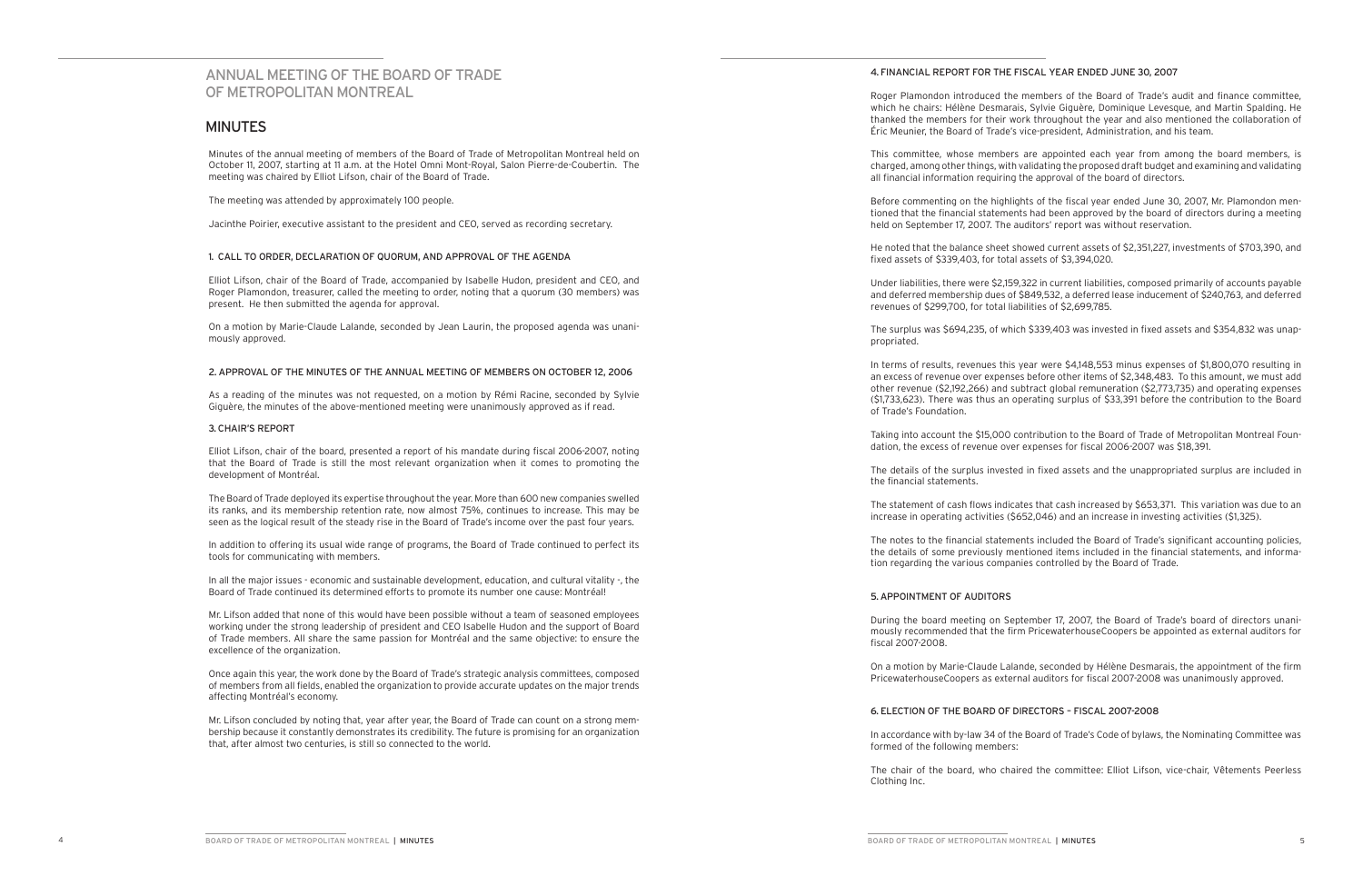The senior deputy chair of the board: Hélène Desmarais, chair and CEO, Centre d'entreprises et d'innovation de Montréal.

Two former chairs: Marie-Claude Lalande, assistant vice-president and senior counsel, Sun Life Financial, and Guy Fréchette, vice-president and Quebec managing partner, Ernst & Young.

Individual members or delegates of member firms: Howard Bowles, vice-president, Sales, Eastern Region, Allstream; Patrick Kenniff, partner, Kenniff & Racine Inc., and Monette Malewski, president, M. Bacal Insurance Agencies Inc.

Isabelle Hudon, president and CEO of the Board of Trade, also participated as a non-voting member.

The Nominating Committee recommended the following people to serve on the board of directors for fiscal 2007-2008:

- > Pierre Anctil, executive vice-president, SNC-Lavalin Group Inc.
- > Charles-Mathieu Brunelle, executive vice-president and general manager, TOHU
- > Isabelle Courville, president, Hydro-Québec TransÉnergie
- > Robert Desbiens, executive consultant, Strategy and Innovation, Industry Sector, IBM Canada
- > Hélène Desmarais, chair and CEO, Montréal Enterprises and Innovation Centre
- > Sylvie Giguère, vice-president, SMB Sales Quebec, Bell Canada
- > Michael Goodman, founding president, Michael Goodman Executive Search
- > Anne-Marie Hubert, FCA, partner, Ernst & Young LLP
- > Isabelle Hudon, president and CEO, Board of Trade of Metropolitan Montreal
- > Joseph Iannicelli, president and CEO, Standard Life Assurance Company of Canada
- > Elliot Lifson, vice-chair, Vêtements Peerless Clothing Inc.
- > Trung Huu Nguyen, senior vice-president, Finances, Strategic Alliances, and International, Caisse centrale Desjardins
- > John Parisella, president, BCP Ltd.
- > Lorraine Pintal, artistic and general director, Théâtre du Nouveau Monde
- > Roger Plamondon, president, Société en commandite Stationnement de Montréal
- > Jan-Fryderyk Pleszczynski, vice-president, Strategic Affairs, and managing director, Digital Dimension
- > Marc Poulin, president, Sobeys Québec
- > Rémi Racine, president and executive producer, Artificial Mind and Movement (A2M)
- > Erik Ryan, vice-president, Corporate Affairs and Communications, Alcan Primary Metal Group
- > Jérôme Silvestre, president and CEO, sanofi-aventis Canada Inc.
- > Pierre-Étienne Simard, president, Jeune Chambre de commerce de Montréal
- > Martin Spalding, general manager, Toronto National Sales and Montréal Local Sales, Astral Media Radio Inc.
- > Peter Todd, professor and dean, Desautels Faculty of Management, McGill University
- > Helen Tyros, vice-president, Montreal Metropolitan District, BMO Bank of Montreal, and president, Hellenic Board of Trade of Metropolitan Montreal
- > Luc Vinet, president, Université de Montréal

On a motion by Guy Fréchette, seconded by Marie-Claude Lalande, the composition of the board of directors for fiscal 2007-2008 as recommended by the Nominating Committee was unanimously approved.

On behalf of the Board of Trade, Mr. Lifson thanked all the board members, particularly those who are stepping down this year. It is the generous involvement of people of their calibre that has made it possible for the Board of Trade to successfully meet its many challenges. Their participation and commitment have contributed greatly to the Board of Trade's development. Our sincere thanks to Claude Lajeunesse, president, Concordia University; Johanne Lépine, president and CEO, Aon Parizeau; Dominique Levesque, vice-president, Operations - Eastern Canada, Protectron L.P., France-Éliane Nolet, past president, Jeune Chambre de commerce de Montréal; Robert Racine, partner, Kenniff & Racine, Executive Search; Larry Smith, president and CEO, Montreal Alouettes; Danielle Sauvage, executive director and secretary, Conseil des arts de Montréal; Pierre Turcotte, senior vice-president and general manager – CGI Quebec; and retiring chair Marie-Claude Lalande.

Mr. Lifson also underscored the commitment of the Board of Trade's management team as well as the exceptional work of all of the organization's employees, who, through their loyalty and devotion, make it possible to implement their vision.

#### 7. MISCELLANEO U S

Anna Campagna, executive director, Centre Génération Emploi, hopes that members will be more aware of the integration of the immigrant population.

#### 8. RECESS

The meeting of the Board of Trade was recessed to allow the new board of directors to elect its executive committee. In the meantime, the annual meeting of the Foundation was held.

#### 9. I NTR ODU CTION OF THE CHAIR OF THE BOARD FOR F ISCAL 2007-2008

The chair of the board for fiscal 2007-2008 was introduced by Elliot Lifson, who explained that tradi tion dictates that, after one year in office, the senior deputy chair of the board accedes to the posi tion of chair of the board. Hélène Desmarais, the senior deputy chair, is therefore the new chair.

Ms. Desmarais has had an impressive career. Holder of a B.A.A. (finance) from HEC Montréal, she founded the Centre d'entreprises et d'innovation de Montréal (CEIM) and has been its chair and CEO

since 1996.

CEIM is an incubator of new technology companies that focuses on the start-up and development of IT, multimedia, innovative industrial technology, and biotechnology companies. CEIM supports the emergence of viable, innovative, and prosperous companies in these sectors, which are economic

priorities for Greater Montréal and Quebec.

Since its founding in 1996, CEIM has become the leading incubator in Quebec and the largest of its kind in Canada. In eleven years, CEIM has helped 250 companies with a 78% survival rate.

Ms. Desmarais is known by her peers for her exceptional involvement. Her determination and sense of commitment have earned her numerous awards, including the Order of Merit from the Université de Montréal alumni association on May 15, 2007.

She sits on several boards of directors. In fact, she became the first woman chair of HEC Montréal's board of directors, where she has served since 1999.

Ms. Desmarais then took the podium and began by thanking the members of the board of directors for the confidence they had shown in her and for the honour they did her by choosing her as their chair for the 2007-2008 season.

She congratulated Mr. Lifson, the retiring chair, on his commitment and achievements, mentioning not just his conscientious involvement but also his generosity and sense of humour.

She then welcomed the new board members and thanked them for contributing their individual expertise to meeting the exciting challenge of promoting the prosperity of Montréal, noting that the metropolis needs key players of their stature to realize its full potential in every sector.

She also thanked those members who are continuing to serve for a second or third year or even longer, reminding them that the Board of Trade's successes are also theirs. She stressed their inesti mable contribution to the economic, social, and cultural development of Montréal and thanked them for their on-going commitment.

BOARD OF TRADE OF METROPOLITAN MONTREAL | MINUTES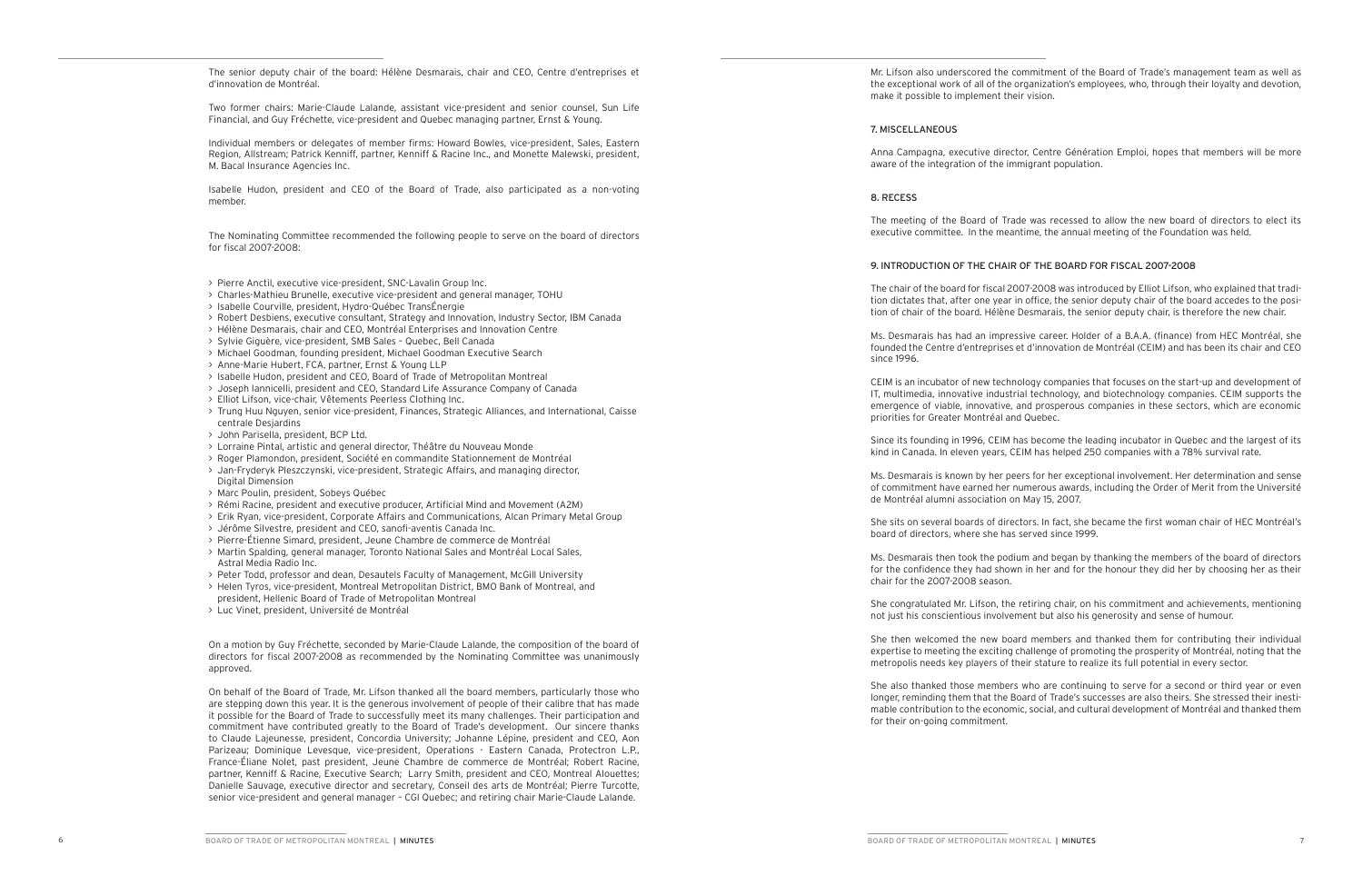Ms. Desmarais then introduced the members of the new executive committee for 2007-2008:

- > Elliot Lifson, retiring chair
- > Isabelle Hudon, president and CEO
- > Rémi Racine, senior deputy chair
- > Roger Plamondon, treasurer
- > John Parisella
- > Lorraine Pintal
- > Erik Ryan
- > Martin Spalding
- > and herself, Hélène Desmarais, chair

Before proposing that the meeting be adjourned, Ms. Desmarais underscored the significant contribution of retiring chair Marie-Claude Lalande to the pursuit of the organization's vision. She thanked Ms. Lalande for giving so generously of her time and energy to promote and defend the success and development of Greater Montréal.

She concluded by mentioning that the Board of Trade is well positioned to become an exemplary model for promoting entrepreneurship. Further stimulating efforts to create new companies and offering SMEs the tools they need to innovate and remain competitive are among the objectives on which she plans to focus during her mandate.

#### 10. ADJOURNMENT OF THE ANNUAL MEETING

On a motion by Jan-Fryderyk Pleszczynski, seconded by Guy Fréchette, the annual meeting was adjourned by unanimous consent.

PRESIDENT AND CEO CHAIR

BOARD OF TRADE OF METROPOLITAN MONTREAL

financIAL STATEMENTS June 30, 2008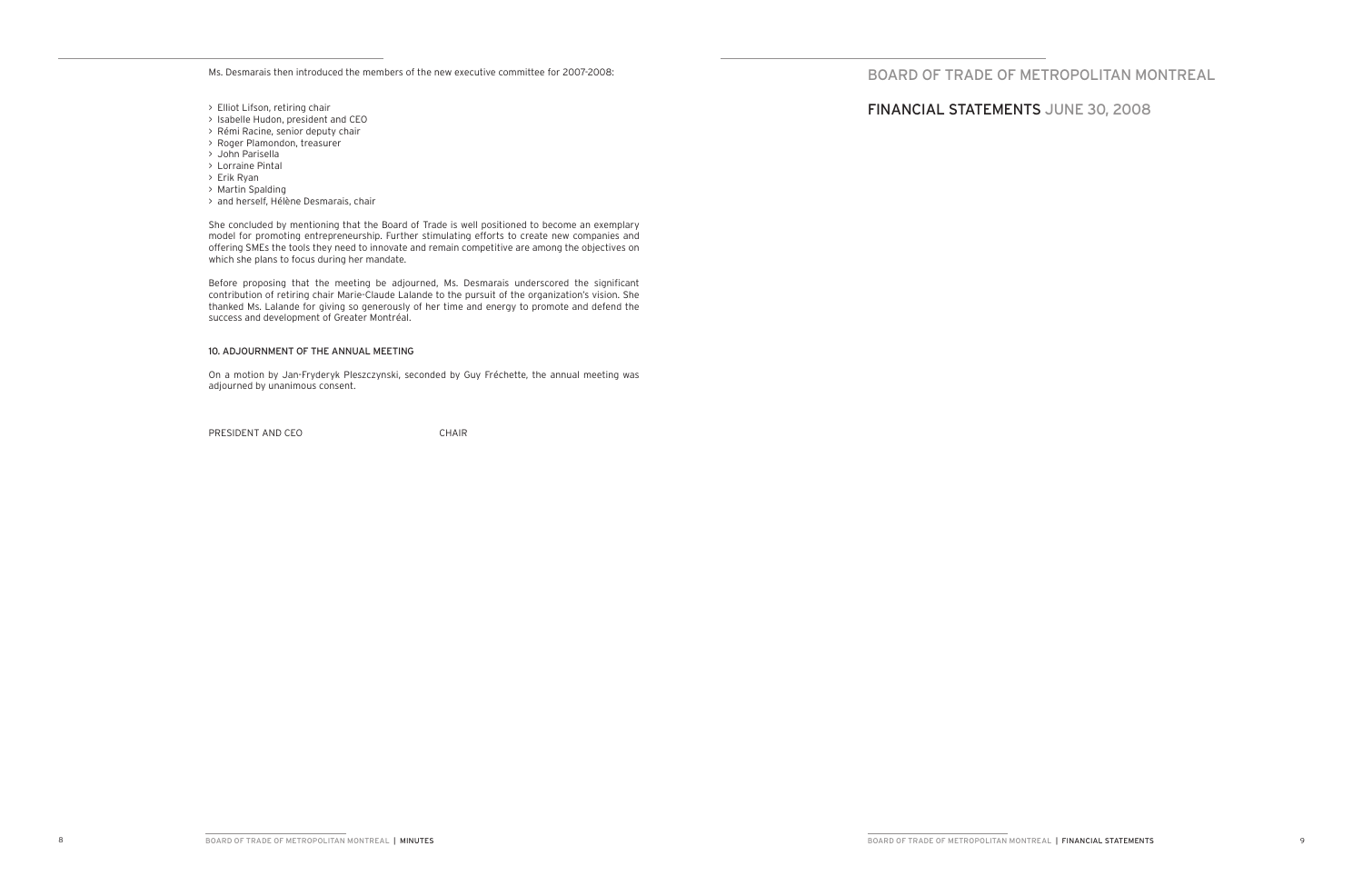"PricewaterhouseCoopers" refers to PricewaterhouseCoopers LLP/s.r.l./s.e.n.c.r.l., an Ontario limited liability partnership, or, as the context

requires, the PricewaterhouseCoopers global network or other member firms of the network, each of which is a separate and independent legal

entity.

# **PRICEWATERHOUSE COPERS**

**PricewaterhouseCoopers LLP/s.r.l./s.e.n.c.r.l. Chartered Accountants** 1250 René-Lévesque Boulevard West Suite 2800 Montréal, Quebec Canada H3B 2G4 Telephone +1 514 205 5000

**September 18, 2008** Facsimile +1 514 876 1502

**Auditors' Report**

#### **To the Members of the Board of Trade of Metropolitan Montreal**

We have audited the balance sheet of the **Board of Trade of Metropolitan Montreal** (the "organization") as at June 30, 2008 and the statements of revenue and expenses, surplus and cash flows for the year then ended. These financial statements are the responsibility of the organization's management. Our responsibility is to express an opinion on these financial statements based on our audit.

**Current assets** Cash and cash equivalents Accounts receivable (note  $4$ ) Prepaid expenses Current portion of investments (note 5)

#### **Investments** (note 5)

#### **Property and equipment** (note 6)

**Current liabilities** Accounts payable (note 8) Deferred membership dues Deferred revenue

#### **Deferred lease inducement**

**Deferred revenue** 

We conducted our audit in accordance with Canadian generally accepted auditing standards. Those standards require that we plan and perform an audit to obtain reasonable assurance whether the financial statements are free of material misstatement. An audit includes examining, on a test basis, evidence supporting the amounts and disclosures in the financial statements. An audit also includes assessing the accounting principles used and significant estimates made by management, as well as evaluating the overall financial statement presentation.

In our opinion, these financial statements present fairly, in all material respects, the financial position of the organization as at June 30, 2008 and the results of its operations and its cash flows for the year then ended in accordance with Canadian generally accepted accounting principles.

Pricewaterhouse Coopers LLP

**Chartered Accountants**

## **Board of Trade of Metropolitan Montreal**

Balance Sheet **As at June 30, 2008**

## **Approved by the Board of Directors**



BOARD OF TRADE OF METROPOLITAN MONTREAL | FINANCIAL STATEMENTS | 11

#### **Assets**

| 2008      | 2007      |
|-----------|-----------|
| \$        | \$        |
| 1,510,432 | 1,278,090 |
| 546,463   | 826,682   |
| 60,212    | 90,132    |
| 23,985    | 156,323   |
| 2,141,092 | 2,351,227 |
| 864,737   | 703,390   |
| 302,847   | 339,403   |
| 3,308,676 | 3,394,020 |
| 1,030,285 | 1,131,196 |
| 901,609   | 849,532   |
| 177,810   | 178,594   |
| 2,109,704 | 2,159,322 |
| 226,894   | 240,763   |
| 283,050   | 299,700   |
| 2,619,648 | 2,699,785 |

#### **Liabilities**

#### **Surplus**

**Invested in property and equipment** 

**Unappropriated** 

| 302,847   | 339,403   |
|-----------|-----------|
| 386,181   | 354,832   |
| 689,028   | 694,235   |
| 3,308,676 | 3,394,020 |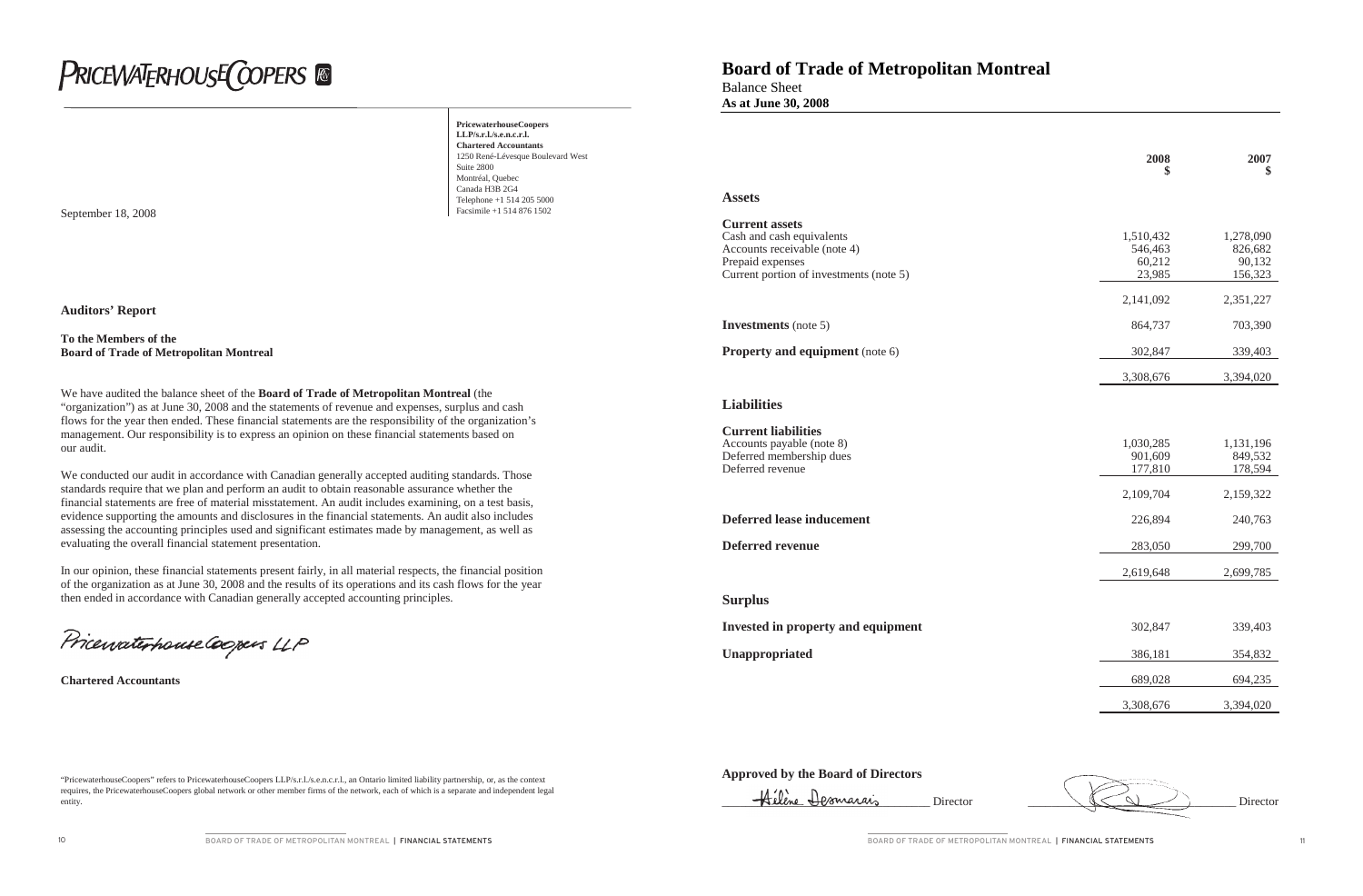## **Board of Trade of Metropolitan Montreal**

Statement of Revenue and Expenses **For the year ended June 30, 2008**

|                                                                                     | 2008        | 2007<br>\$  |
|-------------------------------------------------------------------------------------|-------------|-------------|
| <b>Revenue</b>                                                                      |             |             |
| Members' service                                                                    | 1,625,180   | 1,568,391   |
| Activities                                                                          | 2,152,842   | 2,040,662   |
| Communications and strategy                                                         | 511,500     | 539,500     |
|                                                                                     | 4,289,522   | 4,148,553   |
| <b>Expenses</b>                                                                     |             |             |
| Members' service                                                                    | 142,004     | 196,152     |
| <b>Activities</b>                                                                   | 1,226,550   | 1,149,985   |
| Communications and strategy                                                         | 316,290     | 453,933     |
|                                                                                     | 1,684,844   | 1,800,070   |
| Excess of revenue over expenses before other items                                  | 2,604,678   | 2,348,483   |
| <b>Other items</b> (note 9)                                                         |             |             |
| Other revenue                                                                       | 1,992,757   | 2,192,266   |
| Other expenses                                                                      |             |             |
| Global remuneration                                                                 | (2,674,066) | (2,773,735) |
| Operating expenses                                                                  | (1,841,874) | (1,733,623) |
| Severance pay (note 10)                                                             | (80,769)    |             |
|                                                                                     | (2,603,952) | (2,315,092) |
| <b>Excess of revenue over expenses from operations</b><br>before the following      | 726         | 33,391      |
|                                                                                     |             |             |
| <b>Contribution to Board of Trade of Metropolitan</b><br><b>Montreal Foundation</b> |             | 15,000      |
| Excess of revenue over expenses for the year                                        | 726         | 18,391      |

Statement of Surplus **For the year ended June 30, 2008**

|                                                                                                       |                                                |                           | 2008               | 2007              |
|-------------------------------------------------------------------------------------------------------|------------------------------------------------|---------------------------|--------------------|-------------------|
|                                                                                                       | Invested in<br>property and<br>equipment<br>\$ | Unappro-<br>priated<br>\$ | <b>Total</b><br>\$ | <b>Total</b><br>S |
| Surplus – Beginning of year                                                                           | 339,403                                        | 354,832                   | 694,235            | 675,844           |
| Changes in accounting policies –<br>financial instruments (note 3)<br>Excess of revenue over expenses |                                                | (5,933)                   | (5,933)            |                   |
| (expenses over revenue)<br>for the year<br>Acquisition of property and equipment                      | (114,950)<br>78,394                            | 115,676<br>(78, 394)      | 726                | 18,391            |
| Surplus – End of year                                                                                 | 302,847                                        | 386,181                   | 689,028            | 694,235           |

BOARD OF TRADE OF METROPOLITAN MONTREAL | FINANCIAL STATEMENTS | 13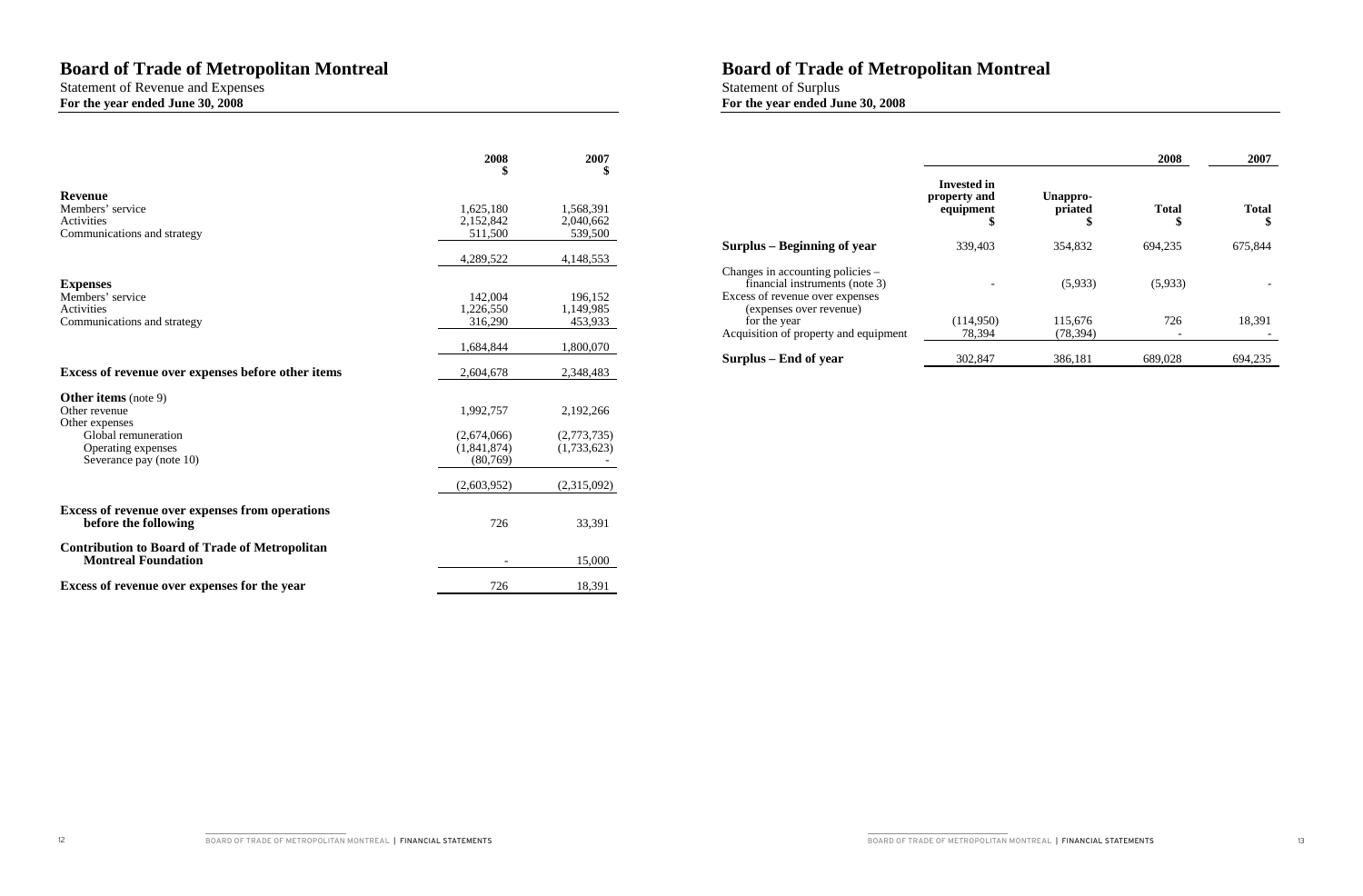Statement of Cash Flows **For the year ended June 30, 2008**

|                                                                | 2008<br>\$        | 2007<br>\$         |
|----------------------------------------------------------------|-------------------|--------------------|
| <b>Cash flows from</b>                                         |                   |                    |
| <b>Operating activities</b>                                    |                   |                    |
| Excess of revenue over expenses for the year                   | 726               | 18,391             |
| Adjustments for<br>Unrealized losses on investments            | 23,351            |                    |
| Loss on disposal of investments                                | 5,624             |                    |
| Reinvested revenue on investments                              | (20, 238)         |                    |
| Amortization of property and equipment                         | 114,950           | 153,115            |
| Amortization of deferred lease inducement and deferred revenue | (37, 843)         | (37, 843)          |
| Deferred lease cost                                            | 7,324             | 23,018             |
|                                                                |                   |                    |
|                                                                | 93,894<br>260,521 | 156,681<br>495,365 |
| Change in non-cash working capital items                       |                   |                    |
|                                                                | 354,415           | 652,046            |
| <b>Investing activities</b>                                    |                   |                    |
| Acquisition of investments                                     | (388, 912)        | (406, 298)         |
| Disposal of investments                                        | 345,233           | 519,184            |
| Acquisition of property and equipment                          | (78, 394)         | (111, 561)         |
|                                                                |                   |                    |
|                                                                | (122,073)         | 1,325              |
| Net increase in cash and cash equivalents during the year      | 232,342           | 653,371            |
| Cash and cash equivalents - Beginning of year                  | 1,278,090         | 624,719            |
| Cash and cash equivalents – End of year                        | 1,510,432         | 1,278,090          |

## **Board of Trade of Metropolitan Montreal**

Notes to Financial Statements **June 30, 2008**

#### **1 Incorporation and nature of activities**

The Board of Trade of Metropolitan Montreal (the "organization") was constituted under an act amalgamating the Montreal Board of Trade and the Chamber of Commerce of Metropolitan Montreal, which received Royal Assent on June 23, 1992. It is registered as a not-for-profit organization and is therefore exempt from income taxes.

• Cash and cash equivalents and investments other than investments in controlled interest entities are classified as held-for-trading assets. They are presented at fair value, and the gains or losses related to

The organization has some 7,000 members. Its primary mission is to represent the interests of the business community of Greater Montréal and to provide individuals, merchants, and businesses of all sizes with a variety of specialized services to help them achieve their full potential in terms of innovation, productivity and competitiveness. The organization is Quebec's leading private economic development organization.

### **2 Significant accounting policies**

#### **Management estimates**

The preparation of financial statements in conformity with Canadian generally accepted accounting principles requires management to make estimates and assumptions that affect the reported amounts of assets and liabilities and disclosure of contingent assets and liabilities at the date of the financial statements and the reported amounts of revenues and expenses in the reporting periods. Actual results may differ from those estimates.

#### **Credit risk**

The organization performs a continual evaluation of its customers' credit and records an allowance for doubtful accounts as required. Management considers there to be no significant credit risk as at June 30, 2008.

#### **Interest rate risk**

#### **Financial instruments**

Financial assets are initially recorded at their fair value and their revaluation depends on their classification, as described hereafter. Their classification depends on the object concerned when the financial instrument was acquired or issued, their characteristics and their designation by the organization. The accounting at the date of payment is used. Financial liabilities are recorded at cost.

the revaluation at the end of each period are included in revenue and expenses.

Cash and cash equivalents Fixed and variable interest rates<br>Accounts receivable Mon-interest bearing Accounts receivable Non-interest bearing<br>Investments Non-interest bearing<br>Note 5 Investments Note 5 Accounts payable Non-interest bearing Non-interest bearing

BOARD OF TRADE OF METROPOLITAN MONTREAL | FINANCIAL STATEMENTS 15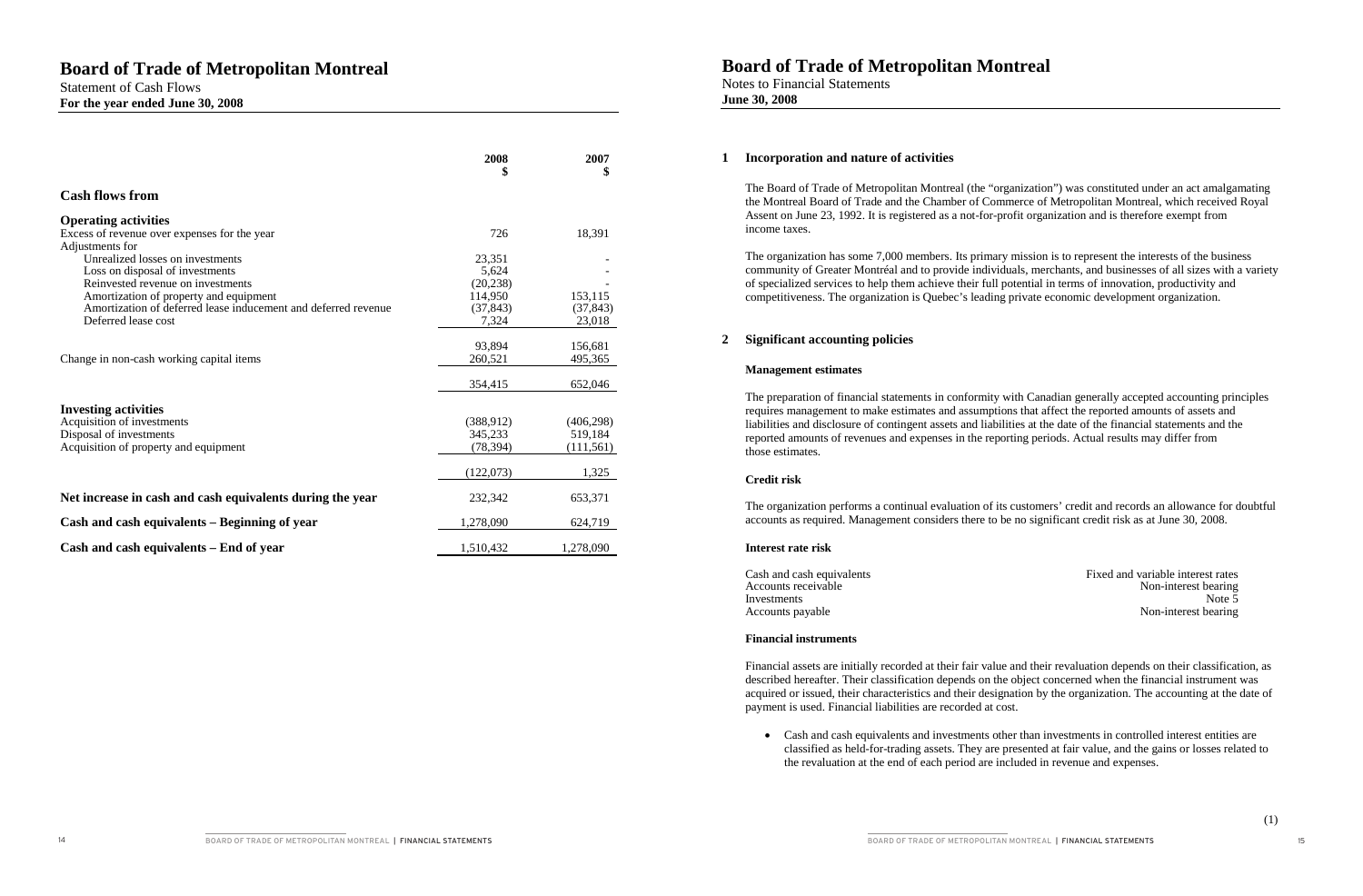## **Board of Trade of Metropolitan Montreal**

Notes to Financial Statements **June 30, 2008**

- Accounts receivable are classified as loans and receivables. After being initially recorded at fair value, they are evaluated at cost after amortization using the effective interest rate method. For the organization, the amortized cost is generally the cost due to the short-term maturity.
- Accounts payable are classified as other financial liabilities. They are initially evaluated at fair value, and future evaluations are done at cost after amortization using the effective interest rate method. For the organization, the amortized cost is generally the cost due to the short-term maturity.

#### **Cash and cash equivalents**

Cash and cash equivalents include bank balances and short-term liquid investments with maturities of three months or less.

#### **Revenue recognition**

The organization follows the deferral method of accounting for contributions. Restricted contributions are recognized as revenue in the year in which the related expenses are incurred. Unrestricted contributions are recognized as revenue when received or receivable if the amount to be received can be reasonably estimated and collection is reasonably assured.

#### **Property and equipment**

Property and equipment are accounted for at cost.

Amortization of property and equipment is based on their estimated useful lives using the straight-line method at the following rates or terms:

| Computer equipment             | $33\frac{1}{3}\%$                  |
|--------------------------------|------------------------------------|
| Software and website           | 20% and $33\frac{1}{3}\%$          |
| Office furniture and equipment | 20%                                |
| Leasehold improvements         | Over the balance of the lease term |

#### **Deferred revenue**

Short-term deferred revenue, comprising revenue from activities which extend over a period of two years and revenue from sponsors, is credited to revenue as the related expenses are incurred or as the services are rendered.

Long-term deferred revenue reflects the terms of the agreement reached between the City of Montréal and Parking Montreal, Limited Partnership of which the organization is the sole limited partner. The limited partnership has recorded goodwill amounting to \$499,500 in favour of the organization in recognition of its contribution to the creation of the entity as well as its know-how and its financing of the enterprise. This goodwill is capitalized as part of the cost of the investment in Parking Montreal, Limited Partnership. Offsetting deferred revenue is amortized on a straight-line basis over the life of the agreement, namely 30 years, beginning July 1, 1995.

## **Board of Trade of Metropolitan Montreal**

Notes to Financial Statements **June 30, 2008**

#### **Deferred lease inducement**

The deferred lease inducement is amortized over the balance of the terms of the leases using the straightline method.

#### **Non-monetary transactions**

Goods and services received free of charge are not accounted for in the financial statements.

#### **3 Changes in accounting policies**

a) For the year ended June 30, 2008

On July 1, 2007, the organization adopted the following recommendations of the Canadian Institute of Chartered Accountants ("CICA") Handbook.

Section 3855, "Financial Instruments – Recognition and Measurement"

This Section describes the standards for recognizing and measuring financial assets, financial liabilities and non-financial derivatives.

#### This Section requires that:

i) all financial assets be measured at fair value, with some exceptions such as loans and

ii) all financial liabilities be measured at fair value if they are derivatives or classified as held-fortrading purposes. Other financial liabilities are measured at their carrying value; and

- investments that are classified as held to maturity;
- 
- hedging relationship.

iii) all derivative financial instruments are measured at fair value, even when they are part of a

The impact of the adoption of this new standard has been considered in the fund balances at the beginning of the year and is detailed in note 5 to these financial statements.

Section 1506, "Accounting Changes"

This standard establishes criteria for changing accounting policies, together with the accounting treatment and disclosure of changes in accounting policies and estimates, and correction of errors. This new standard has no impact on the financial statements.

BOARD OF TRADE OF METROPOLITAN MONTREAL | FINANCIAL STATEMENTS | 17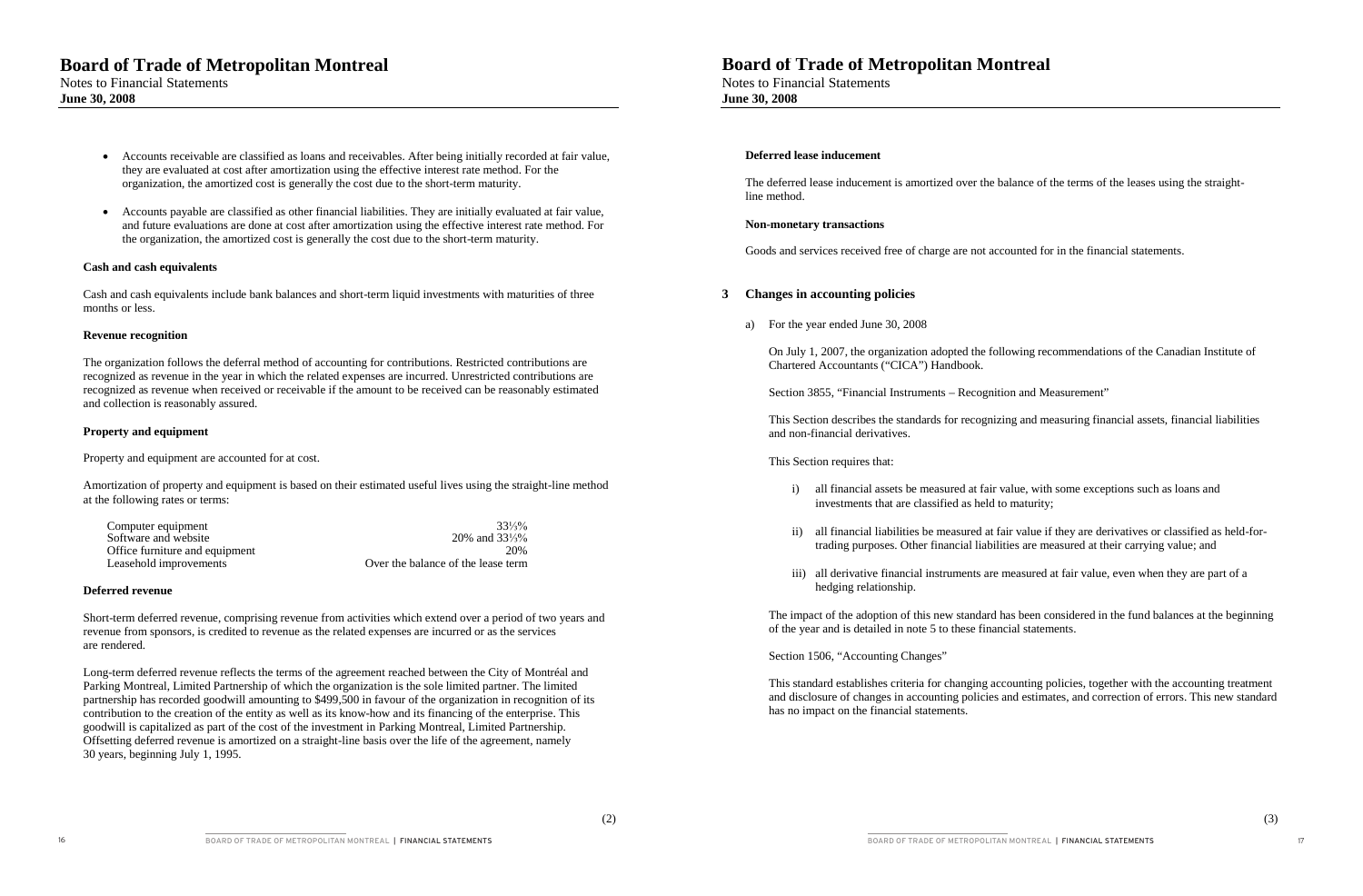b) Future accounting changes

In December 2006 and June 2007, the CICA issued the following four accounting standards: Section 1400, "General Standards of Financial Statement Presentation"; Section 1535, "Capital Disclosures"; Section 3862, "Financial Instruments – Disclosures"; and Section 3863, "Financial Instruments – Presentation". These new standards will be effective July 1, 2008 for the organization.

Section 1400, "General Standards of Financial Statement Presentation"

This Section has been amended to include requirements to assess and disclose an entity's ability to continue as a going concern. This new standard has no impact on the financial statements.

Section 1535, "Capital Disclosures"

This new standard establishes disclosure requirements concerning capital such as: qualitative information about its objectives, policies and processes for managing capital; quantitative data about what an entity regards as capital; and whether it has complied with any externally imposed capital requirements and, if not, the consequences of such non-compliance. The organization is evaluating the impact of this new standard on its financial statements.

Section 3862, "Financial Instruments – Disclosures", and Section 3863, "Financial Instruments – Presentation"

These new standards replace Section 3861, "Financial Instruments – Disclosure and Presentation", revising and enhancing its disclosure requirements. These new standards have not changed the presentation requirements. The organization is evaluating the impact of these new standards on its financial statements.

### **4 Accounts receivable**

|                                                                                                                                                   | 2008<br>\$                       | 2007<br>D           |
|---------------------------------------------------------------------------------------------------------------------------------------------------|----------------------------------|---------------------|
| Accounts receivable<br>Allowance for doubtful accounts                                                                                            | 395,017<br>(15,000)              | 565,698<br>(15,000) |
|                                                                                                                                                   | 380,017                          | 550,698             |
| Board of Trade of Metropolitan Montreal Foundation<br>Centre d'affaires Info entreprises<br>World Trade Centre Montréal Inc.<br>Fonds Ville-Marie | 45,754<br>48,569<br>72,105<br>18 | 232,876<br>39,026   |
| Interest on investments                                                                                                                           |                                  | 4,082               |
|                                                                                                                                                   | 546,463                          | 826,682             |

## **Board of Trade of Metropolitan Montreal**

Notes to Financial Statements **June 30, 2008**

#### **5 Investments**

In compliance with Section 3855 of the CICA Handbook, on July 1, 2007, investments were recorded at fair value, resulting in a decrease in surplus of an amount of \$5,933 as at July 1, 2007.

Investments in monetary funds of Fiera Capital Money market Canadian bonds Canadian shares International diversified shares

Investment in Accesum inc. and its subsidiary, I Limited Partnership

Investment in World Trade Centre Montréal Inc.

Less: Current portion

Bonds, bearing interest at rates ranging from 3.8 maturing from September 2007 to July 201

Investment in Accesum inc. and its subsidiary, Parking Montreal, and  $\overline{P}$ Limited Partnership

Advance to World Trade Centre Montréal Inc., instalments of \$4,199, including interest at maturing June  $1, 2008$ 

Investment in World Trade Centre Montréal Inc.

Less: Current portion

|                                         | 2008<br>\$                             |                         |
|-----------------------------------------|----------------------------------------|-------------------------|
| Inc., at fair value                     | 23,985<br>160,875<br>109,125<br>87,137 |                         |
| Parking Montreal,                       | 500,100                                |                         |
| $\cdot$                                 | 7,500                                  |                         |
|                                         | 888,722<br>23,985                      |                         |
|                                         | 864,737                                |                         |
|                                         |                                        | 2007                    |
|                                         | Cost<br>\$                             | <b>Fair value</b><br>\$ |
| 30% to 5.65%,<br>3                      | 304,103                                | 298,170                 |
|                                         |                                        |                         |
| Parking Montreal,                       | 500,100                                | 500,100                 |
| repayable in monthly<br>the rate of 9%, | 48,010                                 | 48,010                  |
| $\cdot$                                 | 7,500                                  | 7,500                   |
|                                         | 859,713<br>156,323                     | 853,780<br>156,323      |

BOARD OF TRADE OF METROPOLITAN MONTREAL | FINANCIAL STATEMENTS 19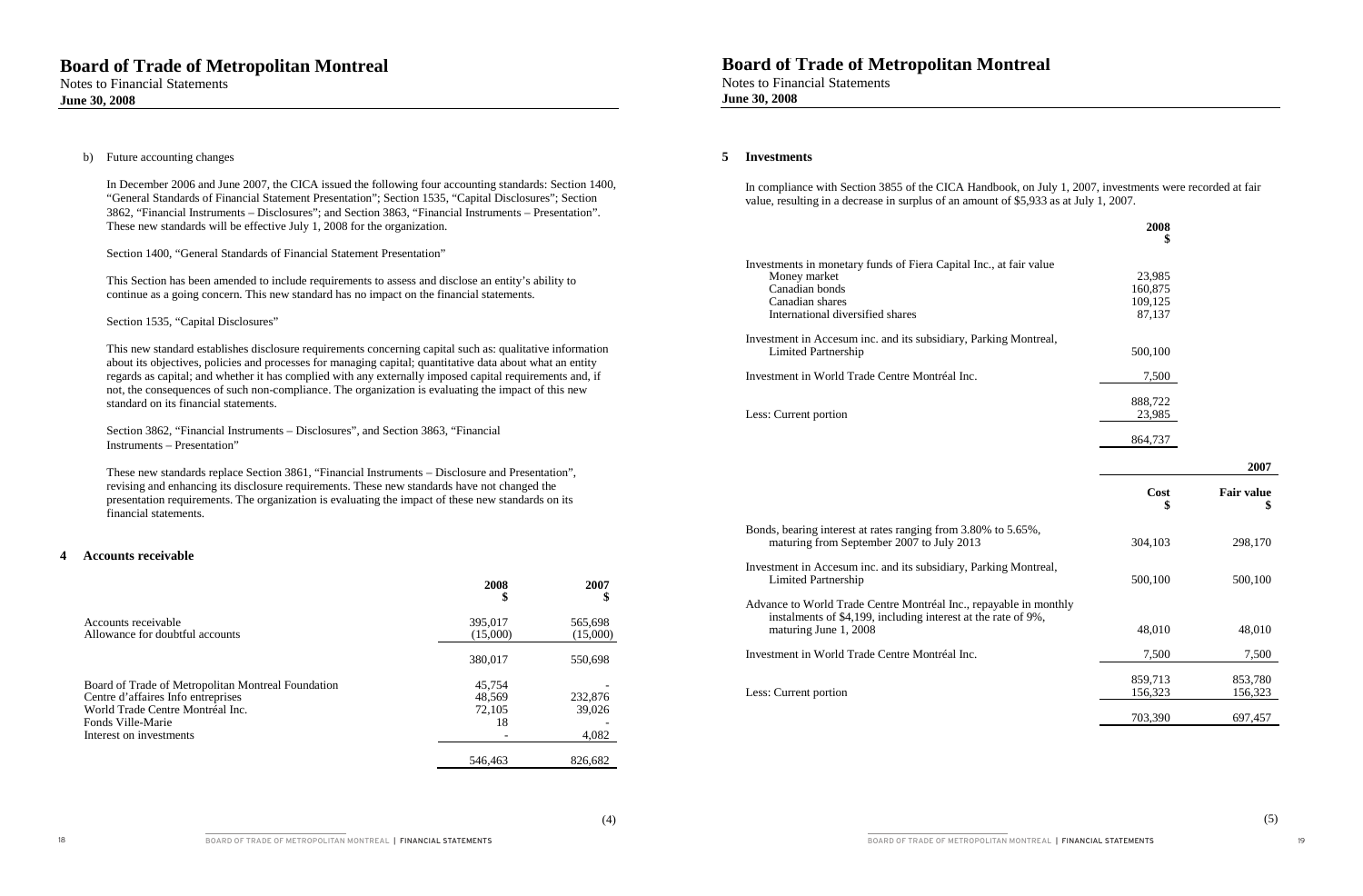## **Board of Trade of Metropolitan Montreal**

Notes to Financial Statements **June 30, 2008**

### **6 Property and equipment**

|                        |            |                                          | 2008             | 2007             |
|------------------------|------------|------------------------------------------|------------------|------------------|
|                        | Cost<br>\$ | <b>Accumulated</b><br>amortization<br>\$ | <b>Net</b><br>\$ | <b>Net</b><br>\$ |
| Computer equipment     | 140,573    | 102,119                                  | 38,454           | 55,525           |
| Software and website   | 109,686    | 72,041                                   | 37,645           | 53,115           |
| Office furniture       |            |                                          |                  |                  |
| and equipment          | 92,798     | 28,579                                   | 64,219           | 30,049           |
| Leasehold improvements | 381,854    | 219,325                                  | 162,529          | 200,714          |
|                        | 724,911    | 422,064                                  | 302,847          | 339,403          |

### **7 Credit facility**

As at June 30, 2008, the organization had a credit facility of \$300,000, bearing interest at prime rate and renewable on December 31, 2008. A first ranking moveable hypothec on the universality of the organization's present and future accounts receivable has been given as security for that credit facility. As at June 30, 2008, the credit facility was not used.

#### **8 Accounts payable**

|                                                                                 | 2008<br>\$ | 2007              |
|---------------------------------------------------------------------------------|------------|-------------------|
| Trade and accrued charges<br>Board of Trade of Metropolitan Montreal Foundation | 601,704    | 595,767<br>15,000 |
| Salaries and vacation pay                                                       | 392,249    | 520,429           |
| Sales taxes                                                                     | 36,332     |                   |
|                                                                                 | 1,030,285  | 1.131.196         |

#### **9 Statement of revenue and expenses**

Excess of revenue over expenses includes amortization of property and equipment of \$114,950 (2007 – \$153,115).

Other revenue principally includes revenue from controlled companies of \$1,735,991 (2007 – \$1,824,035), detailed in note 13, and investment revenue of \$30,862 (2007 – \$49,404).

## **Board of Trade of Metropolitan Montreal**

Notes to Financial Statements **June 30, 2008**

#### **10 Restructuring**

As a result of a decrease in government sources funding, the organization re-examined its structure to reduce salaries in order to increase the profitability of its operations. Layoffs were made in various departments but do not represent closing of operations. Global remuneration was not affected because the layoffs were carried out at the end of the fiscal year. Related severance pay has been presented separately in the financial statements.

#### **11 Commitments**

The organization has lease commitments with a balance of \$1,768,237, excluding property taxes and other escalator clauses. Minimum payments payable over the next five years are as follows:

**\$**

| 2009 | 299,936 |
|------|---------|
| 2010 | 315,631 |
| 2011 | 320,862 |
| 2012 | 329,584 |
| 2013 | 502,224 |

2011 320,862 2012 2012 2013 502,224

### **12 Controlled and economic interest entities**

The organization controls World Trade Centre Montréal Inc., Fonds Ville-Marie, Centre d'affaires Info enterprises and Board of Trade of Metropolitan Montreal Foundation since the organization appoints the majority of the members of the boards of directors as provided by the constitutional bylaws of the entities. In addition, the organization controls its wholly owned subsidiary, Accesum inc., and Parking Montreal, Limited Partnership.

The above-mentioned entities have not been consolidated in the organization's financial statements. The condensed financial statements of the controlled entities are as follows for the fiscal year indicated.

BOARD OF TRADE OF METROPOLITAN MONTREAL | FINANCIAL STATEMENTS 21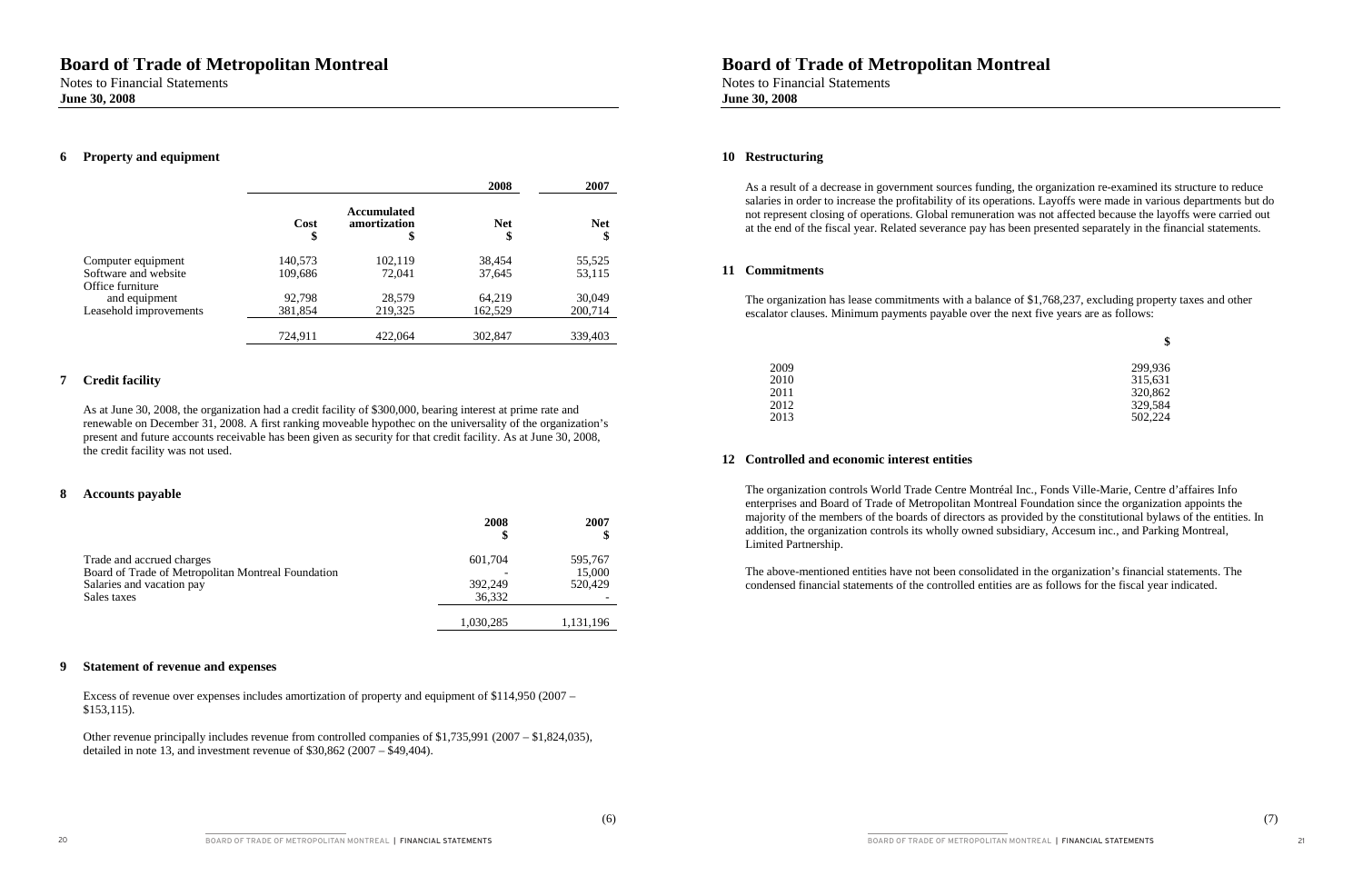#### **World Trade Centre Montréal Inc.**

World Trade Centre Montréal Inc. is a not-for-profit organization whose mandate is to train, advise and support companies, sectoral associations, institutions and economic development organizations across Quebec and other provinces in Canada in their efforts to penetrate foreign markets. World Trade Centre Montréal Inc. is fully integrated into the network of World Trade Centers.

## **Board of Trade of Metropolitan Montreal**

|                                                                      | 2008<br>- 5                      | 2007                             | <b>Balance sheet</b>                         |                      |                       |
|----------------------------------------------------------------------|----------------------------------|----------------------------------|----------------------------------------------|----------------------|-----------------------|
| <b>Balance sheet</b>                                                 |                                  |                                  | Total assets                                 | 2,210,442            | 2,241,376             |
| Total assets                                                         | 741,336                          | 711,892                          | <b>Total liabilities</b><br>Total net assets | 132,326<br>2,078,116 | 113,701<br>2,127,675  |
| Total liabilities<br>Total surplus                                   | 584,810<br>156,526               | 555,196<br>156,696               |                                              | 2,210,442            | 2,241,376             |
|                                                                      | 741,336                          | 711,892                          | <b>Revenue and expenses</b>                  |                      |                       |
| <b>Revenue and expenses</b>                                          |                                  |                                  | Total revenue<br>Total expenses              | 824,514<br>774,203   | 902,104<br>680,891    |
| Total revenue<br>Total expenses                                      | 2,681,927<br>2,682,097           | 2,821,904<br>2,810,469           | Excess of revenue over expenses              | 50,311               | 221,213               |
| Excess of revenue over expenses (expenses over revenue)              | (170)                            | 11,435                           | <b>Cash flows</b>                            |                      |                       |
| <b>Cash flows</b>                                                    |                                  |                                  | Operating activities<br>Investing activities | 85,841<br>(161, 115) | 157,969<br>(276, 945) |
| Operating activities<br>Investing activities<br>Financing activities | (44, 952)<br>(4,439)<br>(48,010) | 359,422<br>(24, 321)<br>(43,893) | Decrease in cash and cash equivalents        | (75, 274)            | (118,976)             |
| Net change in cash and cash equivalents                              | (97, 401)                        | 291,208                          |                                              |                      |                       |

Notes to Financial Statements **June 30, 2008**

#### **Fonds Ville-Marie**

Fonds Ville-Marie is a not-for-profit organization which promotes the socio-economic development of Montréal.

|                                              | 2008<br>\$           | 2007<br>\$            |
|----------------------------------------------|----------------------|-----------------------|
| <b>Balance sheet</b>                         |                      |                       |
| Total assets                                 | 2,210,442            | 2,241,376             |
| Total liabilities<br>Total net assets        | 132,326<br>2,078,116 | 113,701<br>2,127,675  |
|                                              | 2,210,442            | 2,241,376             |
| <b>Revenue and expenses</b>                  |                      |                       |
| Total revenue<br>Total expenses              | 824,514<br>774,203   | 902,104<br>680,891    |
| Excess of revenue over expenses              | 50,311               | 221,213               |
| <b>Cash flows</b>                            |                      |                       |
| Operating activities<br>Investing activities | 85,841<br>(161, 115) | 157,969<br>(276, 945) |
| Decrease in cash and cash equivalents        | (75.274)             | (118.976)             |

BOARD OF TRADE OF METROPOLITAN MONTREAL | FINANCIAL STATEMENTS 23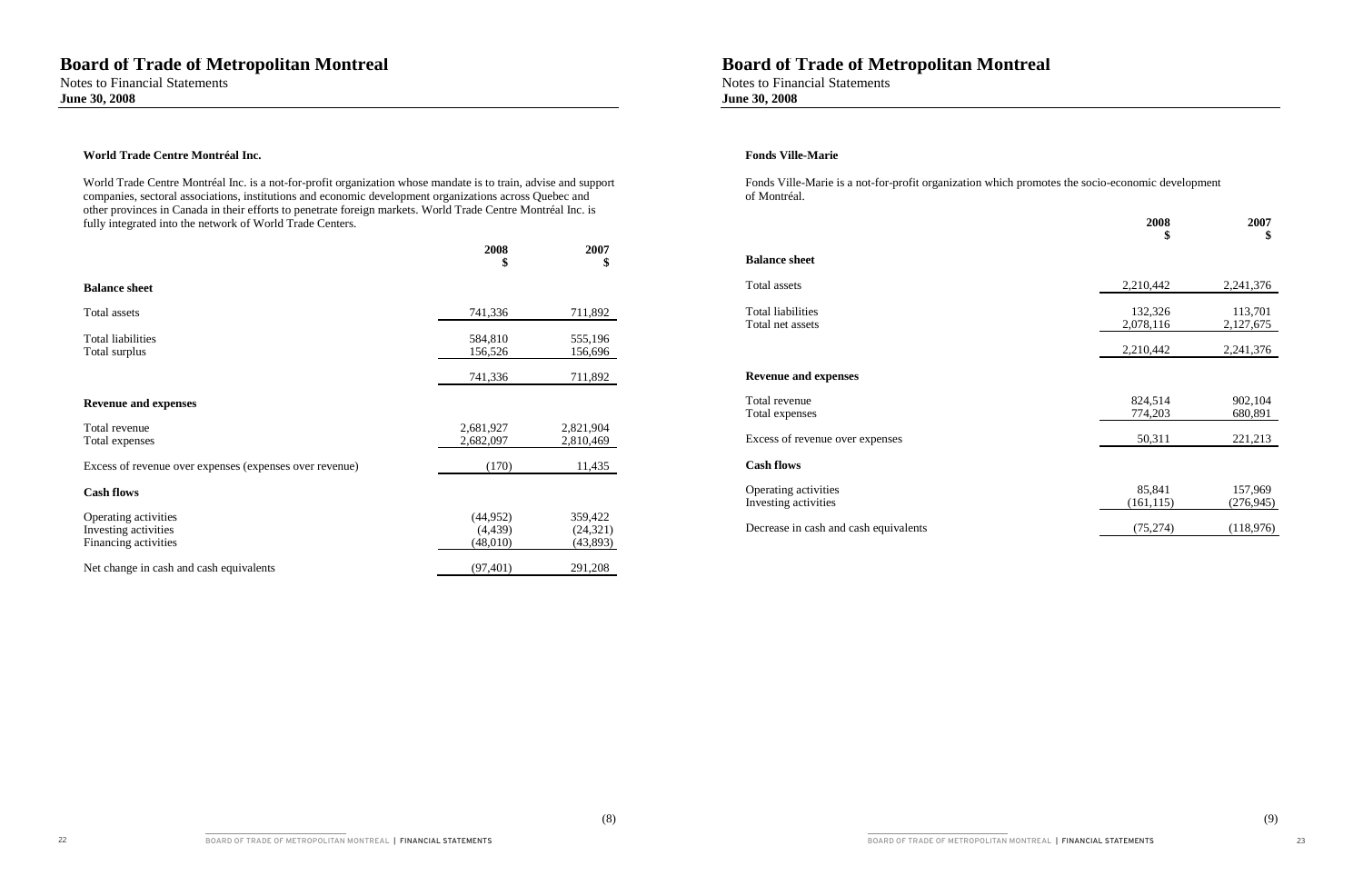#### **Centre d'affaires Info entreprises**

Centre d'affaires Info entreprises is a not-for-profit organization whose mandate is to provide businesses in all regions of Canada with business information on provincial and federal government programs, services and regulations.

Notes to Financial Statements **June 30, 2008**

#### **Accesum inc.**

|                                           | March 31,<br>2008 | March 31,<br>2007<br>- 36 | Accessin me. and I anting montreal, Emmed I anticismp are as follows. | December 31,<br>2007 | December 31,<br>2006 |
|-------------------------------------------|-------------------|---------------------------|-----------------------------------------------------------------------|----------------------|----------------------|
| <b>Balance sheet</b>                      |                   |                           |                                                                       |                      |                      |
| Total assets                              | 171,039           | 197,941                   | <b>Balance sheet</b>                                                  |                      |                      |
| <b>Total liabilities</b>                  | 146,220           | 177,009                   | Total assets                                                          | 80,277,242           | 64,368,104           |
| Total surplus                             | 24,819            | 20,932                    | Total liabilities                                                     | 79,777,141           | 63,868,003           |
|                                           | 171,039           | 197,941                   | Total capital                                                         | 500,101              | 500,101              |
|                                           |                   |                           |                                                                       | 80,277,242           | 64,368,104           |
| <b>Revenue and expenses</b>               |                   |                           |                                                                       |                      |                      |
| Total revenue                             | 1,334,958         | 1,136,537                 | <b>Revenue and expenses</b>                                           |                      |                      |
| Total expenses                            | 1,331,071         | 1,131,621                 | Total revenue                                                         | 57,624,090           | 38,418,835           |
| Excess of revenue over expenses           | 3,887             | 4,916                     | Total expenses                                                        | 57,324,090           | 38,118,835           |
| <b>Cash flows</b>                         |                   |                           | Excess of revenue over expenses                                       | 300,000              | 300,000              |
|                                           |                   |                           |                                                                       |                      |                      |
| Net increase in cash and cash equivalents | 25,020            | 12,878                    | <b>Cash flows</b>                                                     |                      |                      |

Operating activities Investing activities Financing activities

Net change in cash and cash equivalents

Accesum inc. is a business corporation incorporated with the main purpose of acting as a general partner to Parking Montreal, Limited Partnership. The latter operates and manages the activities related to tariff parking in accordance with the terms of an agreement with the City of Montréal. The combined financial statements of Accesum inc. and Parking Montreal, Limited Partnership are as follows:

| December 31,<br>2007<br>\$                  | December 31,<br>2006<br>\$               |
|---------------------------------------------|------------------------------------------|
| 80,277,242                                  | 64,368,104                               |
| 79,777,141<br>500,101                       | 63,868,003<br>500,101                    |
| 80,277,242                                  | 64,368,104                               |
|                                             |                                          |
| 57,624,090<br>57,324,090                    | 38,418,835<br>38,118,835                 |
| 300,000                                     | 300,000                                  |
|                                             |                                          |
| 21,953,156<br>(19, 181, 500)<br>(3,333,333) | 12,835,655<br>(5,997,503)<br>(3,333,334) |
| (561.677)                                   | 3.504.818                                |

BOARD OF TRADE OF METROPOLITAN MONTREAL | FINANCIAL STATEMENTS | 25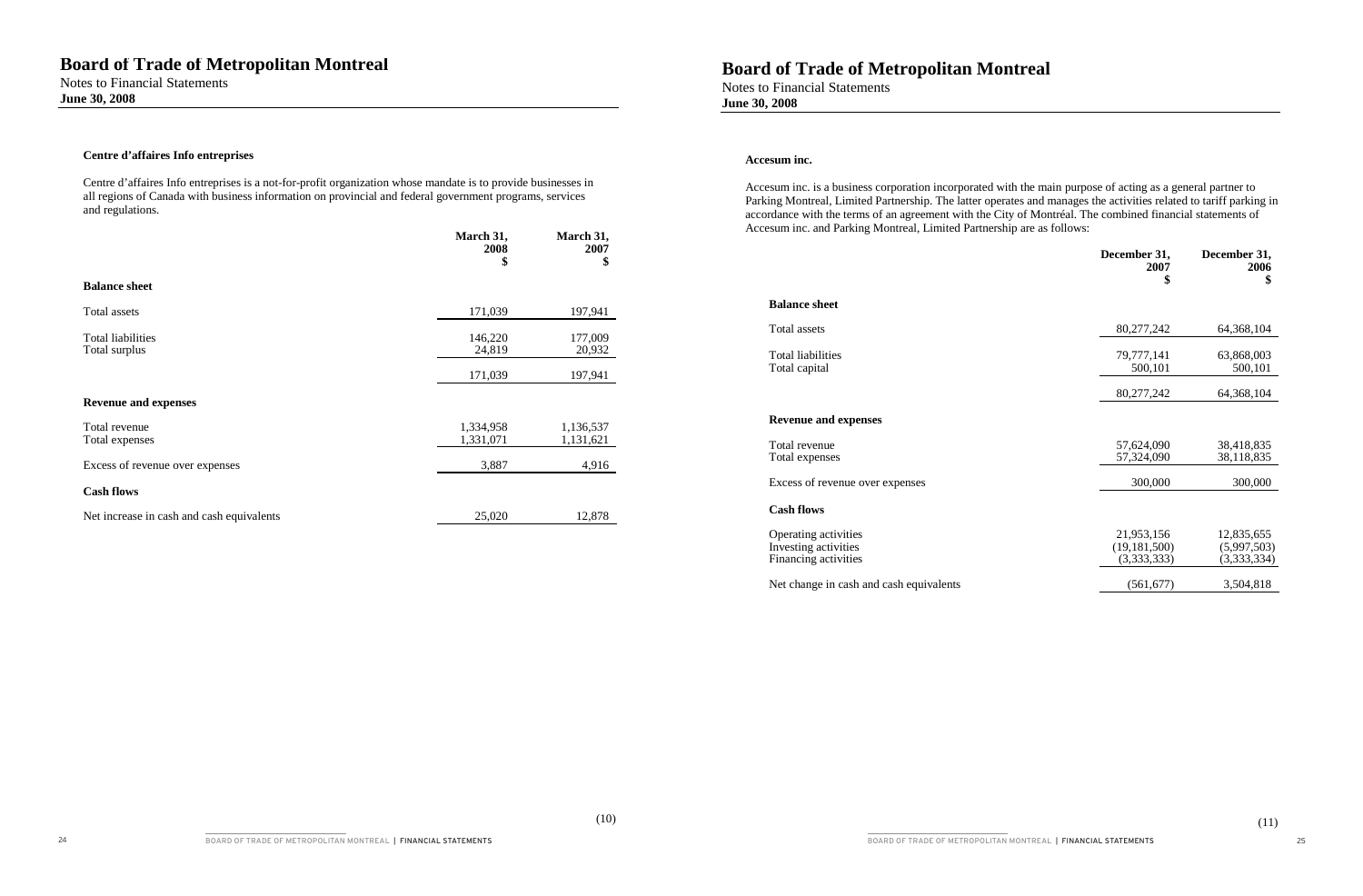(12)

#### **Board of Trade of Metropolitan Montreal Foundation**

The organization has an economic interest in the Board of Trade of Metropolitan Montreal Foundation due to the fact that the Foundation manages its assets and allocates its revenue in order to secure the long-term financial viability of the organization.

|                                                         | 2008<br>\$           | 2007<br>\$            |
|---------------------------------------------------------|----------------------|-----------------------|
| <b>Balance sheet</b>                                    |                      |                       |
| Total assets                                            | 3,907,848            | 4,072,345             |
| <b>Total liabilities</b><br>Total net assets            | 49,910<br>3,857,938  | 4,276<br>4,068,069    |
|                                                         | 3,907,848            | 4,072,345             |
| <b>Revenue and expenses</b>                             |                      |                       |
| Total revenue<br>Total expenses                         | 207,768<br>447,804   | 434,144<br>214,786    |
| Excess of revenue over expenses (expenses over revenue) | (240, 036)           | 219,358               |
| <b>Cash flows</b>                                       |                      |                       |
| Operating activities<br>Investing activities            | (138,209)<br>139,776 | (205, 116)<br>205,845 |
| Net increase in cash                                    | 1,567                | 729                   |

## **Board of Trade of Metropolitan Montreal**

Notes to Financial Statements **June 30, 2008**

### **13 Related party transactions**

The principal transactions concluded between controlled companies and the organization during the year are as follows:

| Revenue         |
|-----------------|
| Management fees |
| Royalties       |
| Interest        |
| Contribution    |
| Rent            |
| Others          |
| <b>Expenses</b> |
| Contribution    |

|                 | 2008    | 2007    |  |
|-----------------|---------|---------|--|
|                 | \$      | \$      |  |
| nue             |         |         |  |
| Management fees | 675,618 | 674,545 |  |
| Royalties       | 400,000 | 400,000 |  |
| Interest        | 2,373   | 6,490   |  |
| Contribution    | 175,000 | 270,000 |  |
| Rent            | 423,000 | 423,000 |  |
| Others          | 60,000  | 50,000  |  |
| nses            |         |         |  |
| Contribution    | 226,500 | 138,000 |  |

These transactions were recorded at the exchange amount, which is the amount of consideration established and

agreed to by the related parties.

BOARD OF TRADE OF METROPOLITAN MONTREAL | FINANCIAL STATEMENTS 27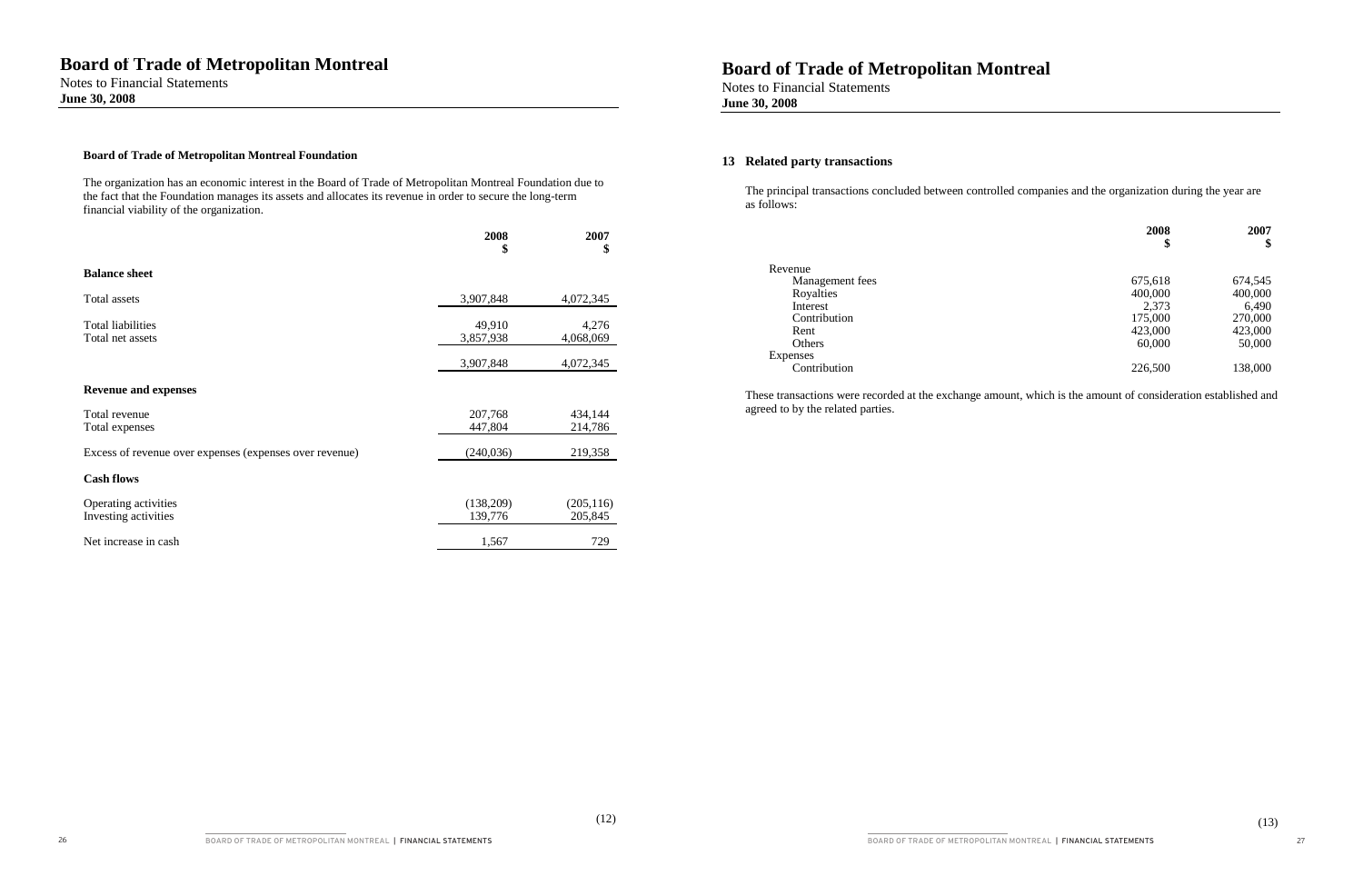## ANNUAL MEETING OF The Board of Trade of MeTROPOLITAN MONTREAL foundation October 29, 2008 – 4:30 p.m. to 5:30 p.m. | Centre d'archives de Montréal, Gilles-Hocquart Building

535 Viger Avenue West, Montréal

### **AGENDA**

1. Call to order, declaration of quorum and approval of the agenda

2. Approval of the minutes of the members annual meeting of October 11, 2007

3. Chairman's report

4. Financial report – fiscal year ended June 30, 2008

5. Appointment of auditors

6. Election of the board of directors for fiscal year 2008-2009

Marc-André Blanchard Managing Partner, Quebec Region McCarthy Tétrault

7. Miscellaneous

8. Termination of annual meeting



Board of Trade Of Metropolitan Montreal Foundation

### BOARD OF DIRECTORS

## OF THE BOARD OF TRADE OF METROPOLITAN MONTREAL Proposed for 2008-2009

According to the by-law 34 of the Code of Administrative by-laws of the Board of Trade, the Nominating Committee is proposing to the members the following candidates to serve on the board of directors for fiscal year 2008-2009

Dimitri Antonopoulos Vice-President, Marketing & Hotel and Restaurant Development The Antonopoulos Group

> Peter Todd James McGill Professor and Dean Desautels Faculty of Management McGill University

Manon Brouillette Senior Vice-President Market and Business Strategic Development Videotron Ltd.

Charles-Mathieu Brunelle Executive Director Montréal's Nature Museums

Frédéric Michel President Jeune Chambre de commerce de Montréal

John Parisella President BCP Ltd.

Lorraine Pintal Artistic and General Director Théâtre du Nouveau Monde

Isabelle Courville President Hydro-Québec TransÉnergie Robert Desbiens Senior Vice-President, Corporative Strategies R3D Consulting Inc.

Hélène Desmarais Chair of the Board and Chief Executive Officer Centre d'entreprises et d'innovation de Montréal

François Giroux President Groupe Lacasse

Michael Goodman President and Founder Michael Goodman Executive Search Joseph Iannicelli

President and Chief Executive Officer The Standard Life Assurance Company

of Canada

Sylvie Giguère Vice-President, Medium Business Market Bell Canada

Roger Plamondon President Société en commandite Stationnement de Montréal

Jan-Fryderyk Pleszczynski General Manager & Vice-President

Corporate Affairs Digital Dimension

Rémi Racine President and Executive Producer Artificial Mind & Movement (A2M) Erik Ryan Vice-President, Communications and External Relations Rio Tinto Alcan Primary Metal

Jérôme Silvestre President and CEO sanofi-aventis Canada Inc.

Martin Spalding Assistant Vice-President Sales and Marketing Astral Media Radio Inc.

Luc Vinet Rector Université de Montréal

Luc Martin National Manufacturing Leader – Canada Deloitte

Sylvain Vincent Managing Partner, Quebec, and Member of Canadian Executive Committee Ernst & Young LLP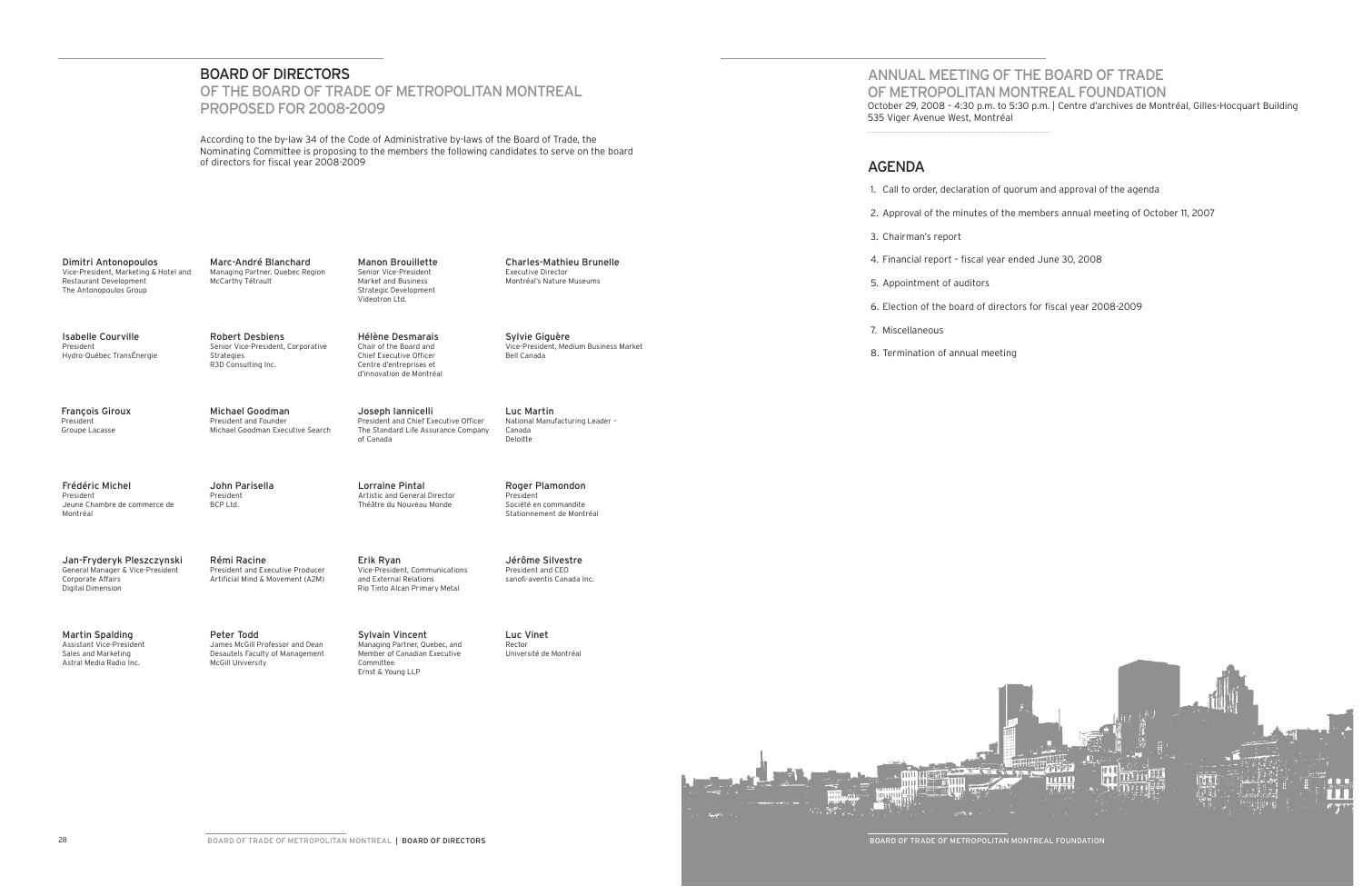## ANNUAL MEETING OF The Board of Trade of MeTROPOLITAN MONTREAL FOUNDATION

### **MINUTES**

Minutes of the annual meeting of members of the Board of Trade of Metropolitan Montreal Foundation on October 11, 2007, at the Hôtel Omni Mont-Royal, Salon Pierre-de-Coubertin. The meeting was chaired by Jean Laurin, chair of the Foundation.

The meeting was attended by approximately 100 people, and Jacinthe Poirier served as recording secretary.

#### 1. CALL TO ORDER OF THE MEETING, DECLARATION OF QUORUM, AND APPROVAL OF THE AGENDA

Jean Laurin reminded those present that only members and proxy holders for members of the Board of Trade Foundation could address the assembly.

On a motion by Raoul Côté, seconded by Marie-Claude Lalande, the agenda was unanimously approved.

#### 2. APPROVAL OF THE MINUTES OF THE ANNUAL MEETING OF MEMBERS ON OCTOBER 12, 2006

On a motion by Marie-Claude Lalande, seconded by Pierre Laferrière, the minutes of the abovementioned meeting were unanimously approved as if read.

#### 3. REPORT FROM THE CHAIR

Mr. Laurin explained that the mission of the Foundation is to monitor the progress and management of the assets in the Foundation's portfolio.

During the past year, a search for a new portfolio manager was carried out and the criteria for the evaluation process were revised. Following this process, the mandate was entrusted to Fiera Capital.

Throughout the coming year, the Foundation's mission will be reviewed, and past presidents will be invited to participate in the discussion.

Mr. Laurin thanked the members of the board of directors for their work throughout the year and mentioned the departure of Marie-Claude Lalande and Manon Vennat. He also thanked Éric Meunier, vice-president, Administration, and his team.

#### 4. FINANCIAL REPORT FOR THE FISCAL YEAR ENDED JUNE 30, 2007

Claude Michaud, treasurer, presented the financial report for the fiscal year ended June 30, 2007, and stated that the auditors' report was without reservation and accurately reflects the financial situation of the Foundation as at June 30, 2007.

The highlights of the financial statements approved by the board of directors on September 14, 2007, were explained.

The balance sheet reveals that there were current assets of \$146,598, investments of \$3,925,747, and total assets of \$4,072,345.

Under liabilities, there were accounts payable of \$4,276.

The unappropriated surplus was \$4,068,069.

On the operations summary, total revenues were \$434,144, including a contribution of \$15,000

\$196 in administrative expenses.

- from the Board of Trade for this year and a gain on disposal of investments of \$260,663 following the change in the portfolio manager. Expenses included \$18,586 in investment management fees, \$8,004 in management fees for the Board of Trade, \$13,000 in professional fees (Aon consultant) and
- The year, the Foundation gave the same contribution to the Board of Trade as last year (\$175,000). With this contribution, the excess of revenues over expenses was \$219,358.
- The statement of cash flows indicates an increase in cash of \$729. This variation was caused by a reduction in operating activities of \$205,116 offset by the sale of investments of \$205,845.
- The notes to the financial statements included the Foundation's significant accounting policies.
- Note 4 listed the book and market values of investments for the last five years.
- The financial statements for the fiscal year ended June 30, 2007, approved by the board of directors at their September 14, 2007, meeting, were tabled.

#### 5. APPOINTMENT OF AUDITORS

- At its meeting on September 14, 2007, the Foundation's board of directors recommended the appointment of the firm PricewaterhouseCoopers as external auditors for fiscal 2007-2008.
- Moved by Guy Fréchette and seconded by Marie-Claude Lalande, the appointment of the auditors for
- In accordance with article 31 of the Foundation's general by-laws, the Nominating Committee was

fiscal 2007-2008 was unanimously approved.

#### 6. ELECTION OF THE BOARD OF DIRECTORS FOR FISCAL 2007-2008

formed of the following members:

Jean Laurin President and CEO GVA Devencore

Isabelle Hudon President and CEO Board of Trade of Metropolitan Montreal

Nycol Pageau-Goyette President Pageau-Goyette and associates

Manon Vennat President Manon Vennat and associates

In accordance with Article 31 of the general by-laws of the Board of Trade's Foundation, the Nominating Committee recommended the following people to serve on the Foundation's board of directors

for fiscal 2007-2008:

Isabelle Hudon President and CEO Board of Trade of Metropolitan Montreal

Pierre Laferrière President

Canadian Council for Research in Disease Management

Pierre Laflamme Partner McCarthy Tétrault

BOARD OF TRADE OF METROPOLITAN MONTREAL FOUNDATION | MINUTES 31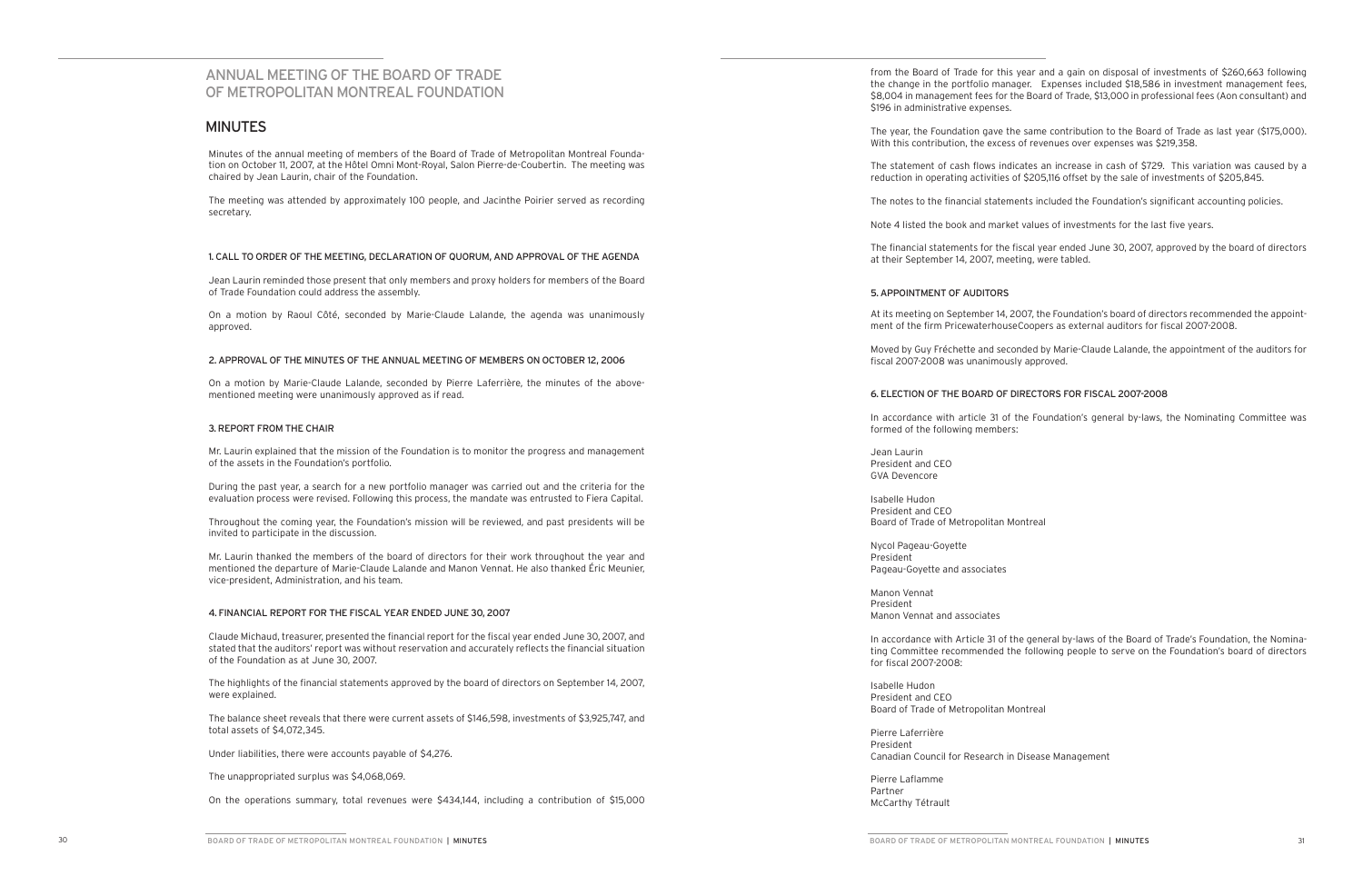Jean Laurin President and CEO GVA Devencore

Elliot Lifson Vice-chair of the board Vêtements Peerless Clothing Inc.

Claude Michaud Executive vice-president, Finance, and CFO Kangourou Media Inc.

Nycol Pageau-Goyette President Pageau-Goyette and associates

On a motion by Marie-Claude Lalande, seconded by Guy Fréchette, the composition of the board of directors for fiscal 2007-2008 was unanimously approved.

#### 7. MISCELLANEOUS

No points were added under this item.

#### 8. ADJOURNMENT OF THE FOUNDATION'S ANNUAL MEETING

Mr. Laurin thanked the board members for the work done throughout the year.

On a motion by Raoul Côté, seconded by Marie-Claude Lalande, the annual meeting was adjourned by unanimous consent.

CHAIR

BOARD OF TRADE OF METROPOLITAN MONTREAL

FOUNDATION

financIAL STATEMENTS june 30, 2008

BOARD OF TRADE OF METROPOLITAN MONTREAL FOUNDATION | FINANCIAL STATEMENTS 33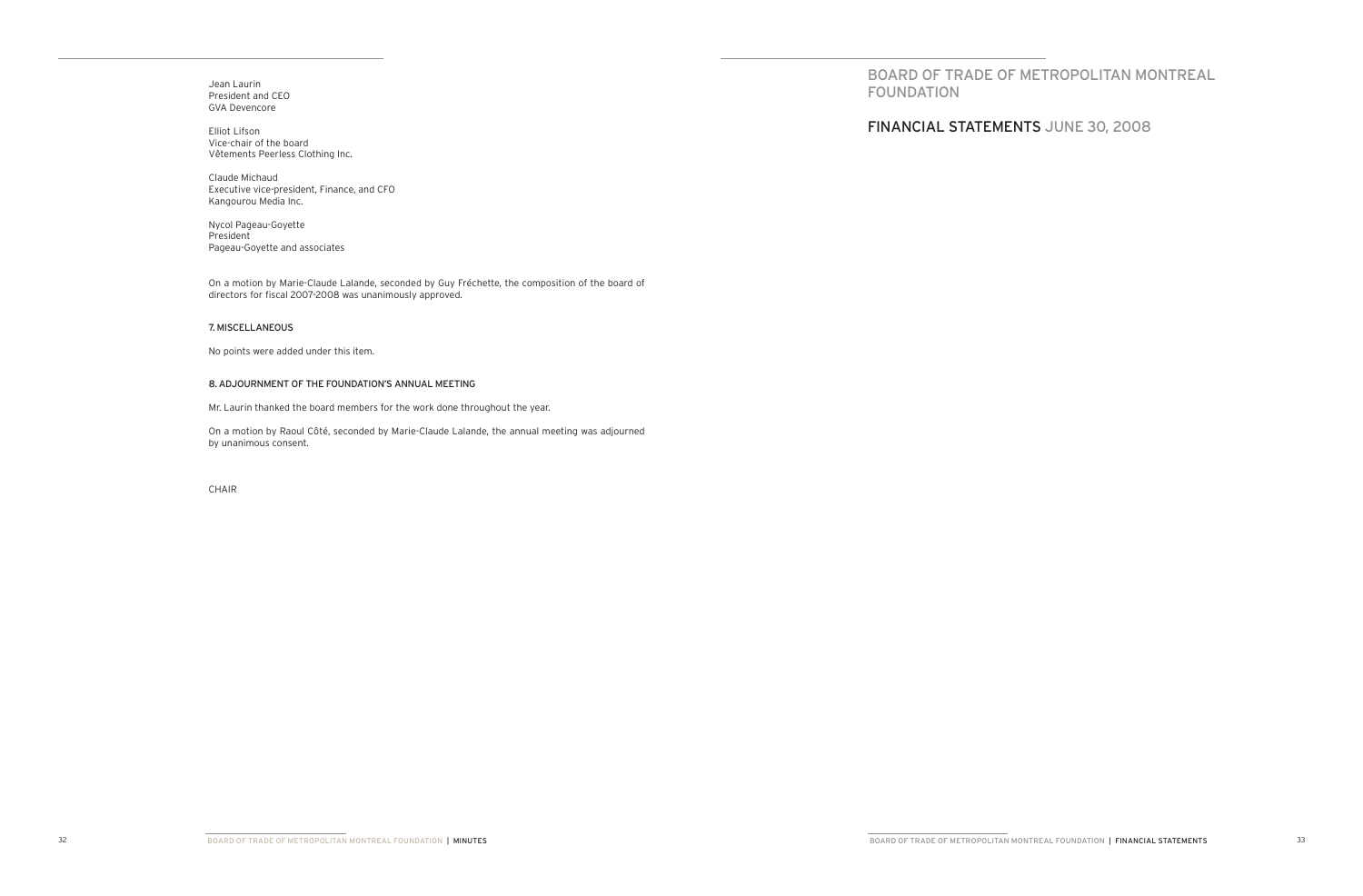# **PRICEWATERHOUSE COPERS**

**PricewaterhouseCoopers LLP/s.r.l./s.e.n.c.r.l. Chartered Accountants** 1250 René-Lévesque Boulevard West Suite 2800 Montréal, Quebec Canada H3B 2G4 Telephone +1 514 205 5000<br>Facsimile +1 514 876 1502

September 26, 2008

"PricewaterhouseCoopers" refers to PricewaterhouseCoopers LLP/s.r.l./s.e.n.c.r.l., an Ontario limited liability partnership, or, as the context requires, the PricewaterhouseCoopers global network or other member firms of the network, each of which is a separate and independent legal entity.

**Auditors' Report**

#### **To the Members of the Board of Trade of Metropolitan Montreal Foundation**

We have audited the balance sheet of the **Board of Trade of Metropolitan Montreal Foundation** (the "Foundation") as at June 30, 2008 and the statements of operations, surplus and cash flows for the year then ended. These financial statements are the responsibility of the Foundation's management. Our responsibility is to express an opinion on these financial statements based on our audit.

We conducted our audit in accordance with Canadian generally accepted auditing standards. Those standards require that we plan and perform an audit to obtain reasonable assurance whether the financial statements are free of material misstatement. An audit includes examining, on a test basis, evidence supporting the amounts and disclosures in the financial statements. An audit also includes assessing the accounting principles used and significant estimates made by management, as well as evaluating the overall financial statement presentation.

In our opinion, these financial statements present fairly, in all material respects, the financial position of the Foundation as at June 30, 2008 and the results of its operations and its cash flows for the year then ended in accordance with Canadian generally accepted accounting principles. As required by the Canada Corporations Act, we report that, in our opinion, these principles have been applied on a basis consistent with that of the preceding year.

Pricewaterhouse Coopers LLP

**Chartered Accountants**

## **Board of Trade of Metropolitan Montreal Foundation**

Balance Sheet **As at June 30, 2008**

### **Approved by the Board of Directors**

|                                                                                                          | 2008<br>\$   | 2007<br>\$                 |
|----------------------------------------------------------------------------------------------------------|--------------|----------------------------|
| <b>Assets</b>                                                                                            |              |                            |
| <b>Current assets</b><br>Cash<br>Accounts receivable (note 4)<br>Current portion of balance of land sale | 7,184<br>528 | 5,617<br>15,981<br>125,000 |
|                                                                                                          | 7,712        | 146,598                    |
| <b>Investments</b><br>Pooled funds (note 5)                                                              | 3,900,136    | 3,925,747                  |
|                                                                                                          | 3,907,848    | 4,072,345                  |
| <b>Liabilities</b>                                                                                       |              |                            |
| <b>Current liabilities</b><br>Accounts payable (note 6)                                                  | 49,910       | 4,276                      |
| <b>Surplus</b>                                                                                           |              |                            |
| <b>Unrestricted</b>                                                                                      | 3,857,938    | 4,068,069                  |
|                                                                                                          | 3,907,848    | 4,072,345                  |

Director (fulled Director

#### **Liabilities**

**Surplus**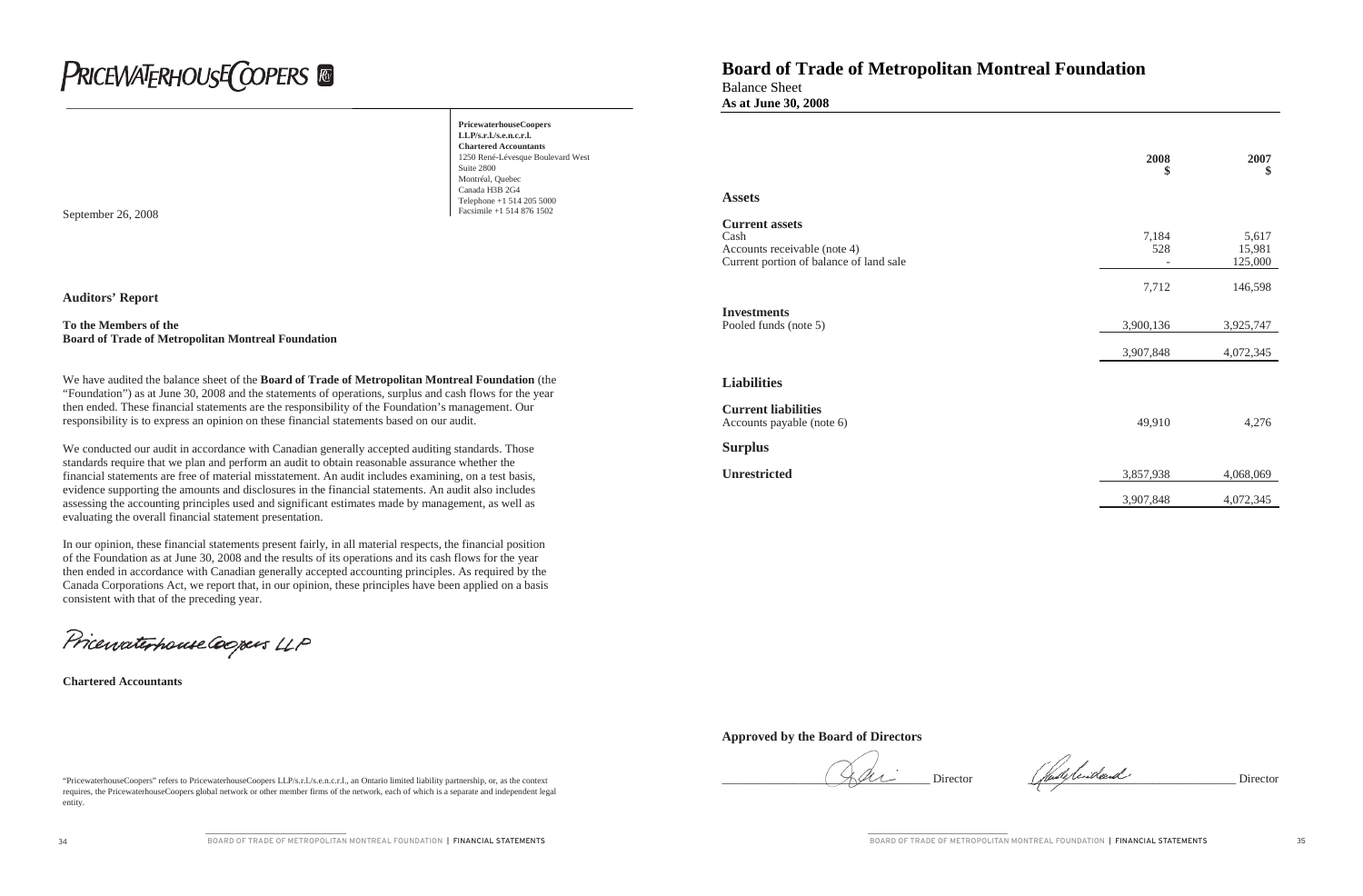## **Board of Trade of Metropolitan Montreal Foundation**

## Statement of Operations **For the year ended June 30, 2008**

|                                                                              | 2008            | 2007<br>\$      |
|------------------------------------------------------------------------------|-----------------|-----------------|
| <b>Revenue</b><br>Interest and dividends                                     | 207,768         | 158,481         |
| Unrealized loss on investments                                               | (195, 321)      |                 |
| Gain (loss) on disposal of investments                                       | (52,045)        | 260,663         |
| Contribution from the Board of Trade of Metropolitan Montreal                |                 | 15,000          |
|                                                                              | (39, 598)       | 434,144         |
|                                                                              |                 |                 |
| <b>Expenses</b>                                                              |                 |                 |
| Management fees                                                              |                 |                 |
| Investments<br>Board of Trade of Metropolitan Montreal                       | 17,318<br>8,004 | 18,586<br>8,004 |
| Professional fees                                                            |                 | 13,000          |
| Administrative expenses                                                      | 116             | 196             |
|                                                                              |                 |                 |
|                                                                              | 25,438          | 39,786          |
| Excess of revenue over expenses (expenses over revenue)                      |                 |                 |
| before contribution to the Board of Trade of<br><b>Metropolitan Montreal</b> | (65,036)        | 394,358         |
| <b>Contribution to the Board of Trade of Metropolitan Montreal</b>           | 175,000         | 175,000         |
| Excess of revenue over expenses (expenses over revenue)                      | (240, 036)      | 219,358         |
|                                                                              |                 |                 |

## **Unrestricted surplus – Beginning of year**

Changes in accounting policies – Financial instrumer Excess of revenue over expenses (expenses over reve

### Unrestricted surplus – End of year

**BOARD OF TRADE OF METROPOLITAN MONTREAL FOUNDATION | FINANCIAL STATEMENTS** 

## **Board of Trade of Metropolitan Montreal Foundation**

Statement of Surplus **For the year ended June 30, 2008**

|                       | 2008<br>\$           | 2007<br>\$ |
|-----------------------|----------------------|------------|
|                       | 4,068,069            | 3,848,711  |
| nts (note 3)<br>enue) | 29,905<br>(240, 036) | 219,358    |
|                       | 3,857,938            | 4,068,069  |

BOARD OF TRADE OF METROPOLITAN MONTREAL FOUNDATION | FINANCIAL STATEMENTS 37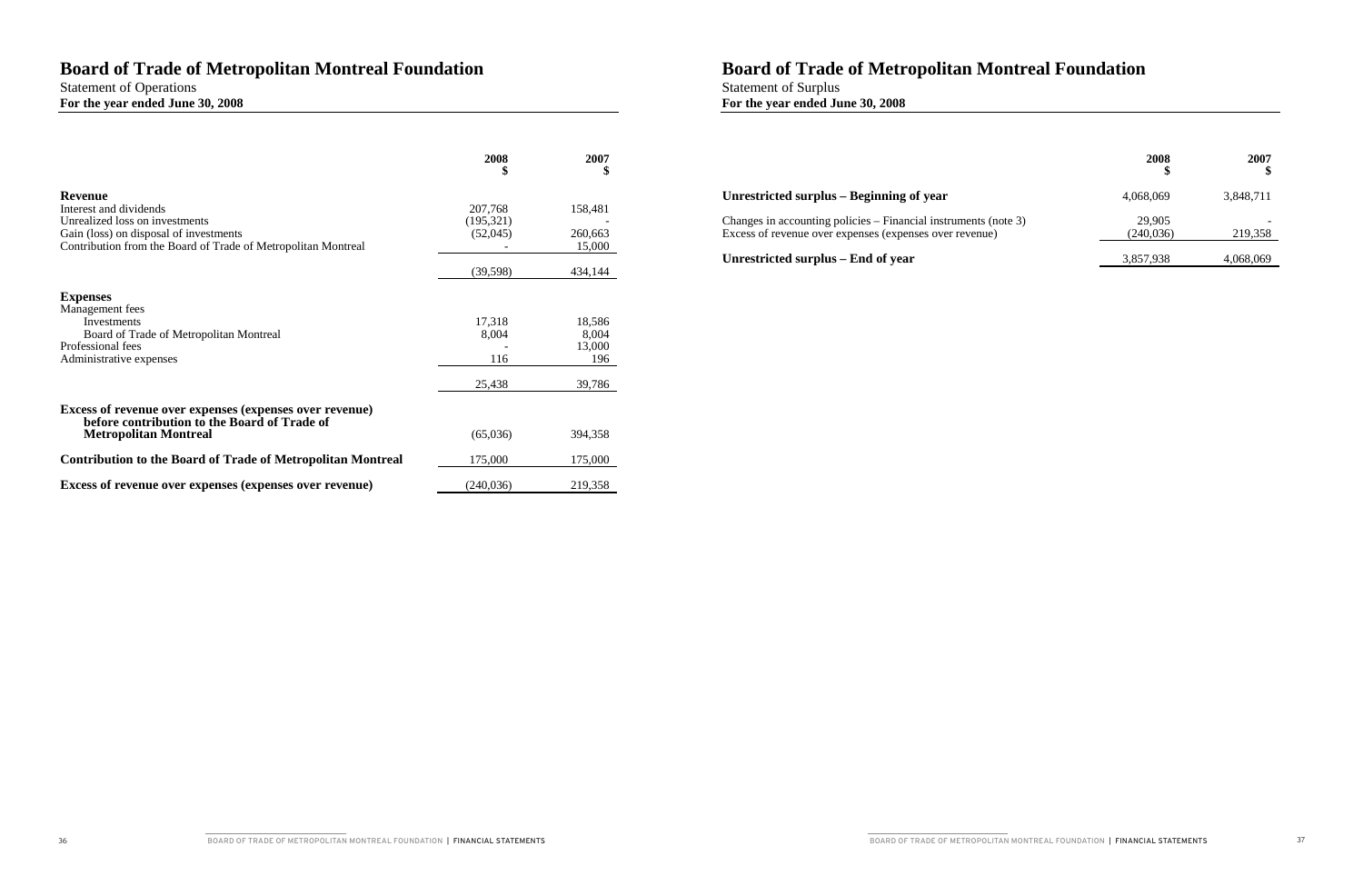|                                                                            | 2008<br>\$ | 2007<br>\$  |
|----------------------------------------------------------------------------|------------|-------------|
| <b>Cash flows from</b>                                                     |            |             |
| <b>Operating activities</b>                                                |            |             |
| Excess of revenue over expenses (expenses over revenue)<br>Adjustments for | (240,036)  | 219,358     |
| Unrealized loss on investments                                             | 195,321    |             |
| Loss (gain) on disposal of investments                                     | 52,045     | (260, 663)  |
| Investment revenue reinvested                                              | (206, 626) | (148,581)   |
|                                                                            |            |             |
|                                                                            | (199,296)  | (189, 886)  |
| Change in non-cash working capital items                                   | 61,087     | (15,230)    |
|                                                                            | (138,209)  | (205, 116)  |
|                                                                            |            |             |
| <b>Investing activities</b><br>Purchase of investments                     | (555,000)  | (6,415,055) |
| Proceeds on disposal of investments                                        | 569,776    | 6,495,900   |
| Decrease in balance of land sale                                           | 125,000    | 125,000     |
|                                                                            |            |             |
|                                                                            | 139,776    | 205,845     |
| Net increase in cash during the year                                       | 1,567      | 729         |
| Cash – Beginning of year                                                   | 5,617      | 4,888       |
| Cash – End of year                                                         | 7,184      | 5,617       |

## **Board of Trade of Metropolitan Montreal Foundation**

Notes to Financial Statements **June 30, 2008**

#### **1 Statutes of incorporation and nature of activities**

The Board of Trade of Metropolitan Montreal Foundation (the "Foundation") is incorporated under Part II of the Canada Corporations Act. The purpose of the Foundation is to administer its assets and allocate its income to best secure the long-term future of the Board of Trade of Metropolitan Montreal.

• Cash and investments are classified as held-for-trading assets. They are presented at fair value, and the gains or losses related to the revaluation at the end of each period are included in profit and loss.

• Accounts receivable are classified as loans and receivables. After being initially recorded at fair value, they are evaluated at cost after amortization using the effective interest rate method. For the Foundation, the amortized cost is generally the cost due to the short-term maturity.

### **2 Significant accounting policies**

#### **Management estimates**

• Accounts payable are classified as other financial liabilities. They are initially evaluated at fair value, and future evaluations are done at cost after amortization using the effective interest rate method. For the Foundation, the amortized cost is generally the cost because of the short-term maturity.

The preparation of financial statements in conformity with Canadian generally accepted accounting principles requires management to make estimates and assumptions that affect the reported amounts of assets and liabilities and disclosure of contingent assets and liabilities at the date of the financial statements and the reported amounts of revenues and expenses during the reporting period. Actual results may differ from those estimates.

#### **Financial instruments**

Financial assets are initially recorded at their fair value and their revaluation depends on their classification, as described hereafter. Their classification depends on the object concerned when the financial instrument was acquired or issued, their characteristics and their designation by the organization. The accounting at the date of payment is used. Financial liabilities are recorded at cost.

- 
- 
- 

The Foundation has estimated the fair value of its financial instruments based on current interest rates, market value and current pricing of financial instruments with similar terms and conditions. Unless otherwise indicated, the carrying value of these financial instruments is considered to approximate their fair value.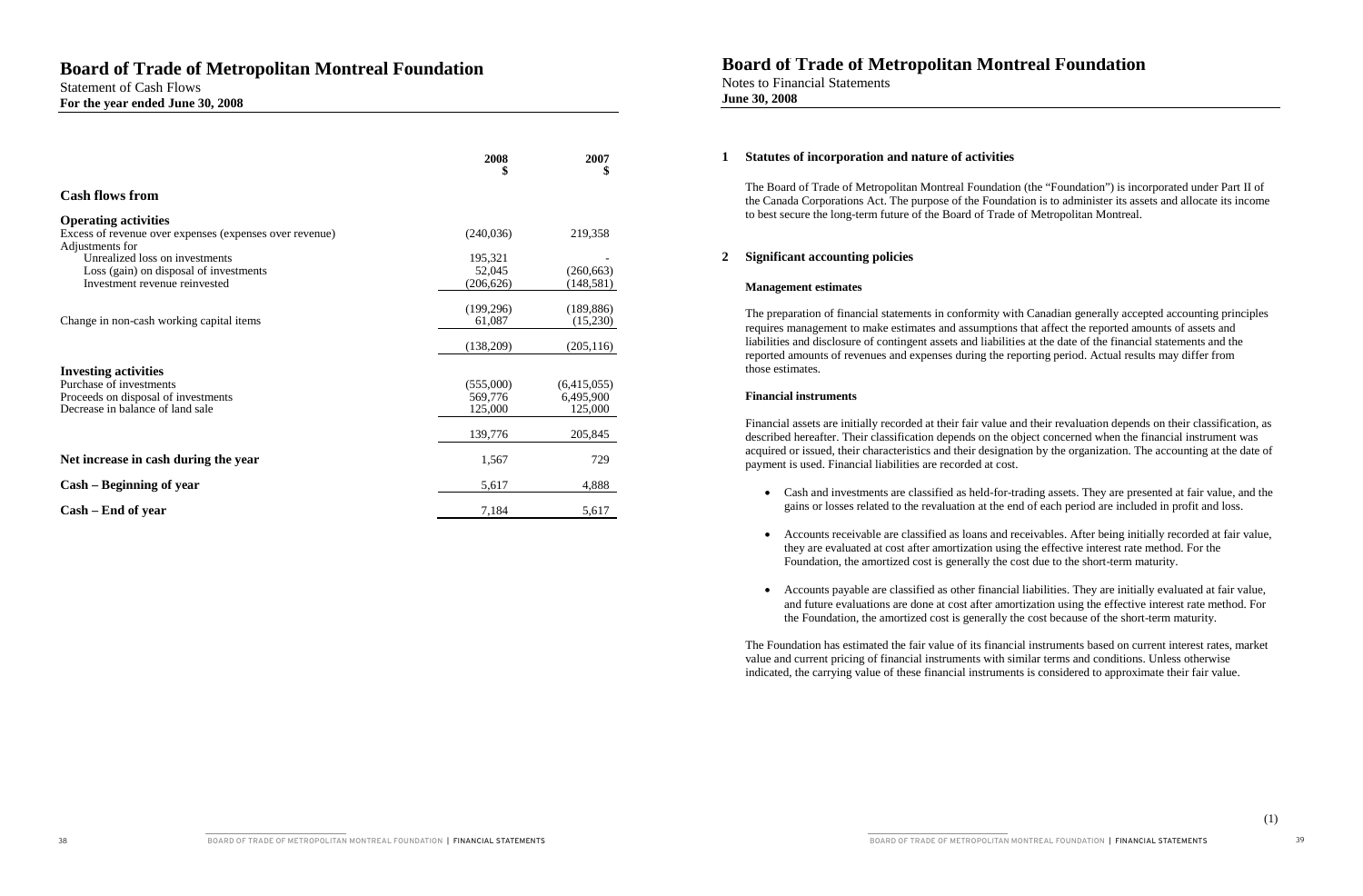#### **3 Changes in accounting policies**

a) For the year ended June 30, 2008

On July 1, 2008, the Foundation adopted the following recommendations of the Canadian Institute of Chartered Accountants ("CICA") Handbook:

Section 3855, "Financial Instruments – Recognition and Measurement"

This Section describes the standards for recognizing and measuring financial assets, financial liabilities and non-financial derivatives.

This Section requires that:

- i) all financial assets be measured at fair value, with some exceptions such as loans and investments that are classified as held to maturity;
- ii) all financial liabilities be measured at fair value if they are derivatives or classified as held for trading purposes. Other financial liabilities are measured at their carrying value;
- iii) all derivative financial instruments be measured at fair value, even when they are part of a hedging relationship.

The impact of the adoption of this new standard has been considered in the Fund balances at the beginning of the year and is detailed in note 5 to these financial statements.

Section 1506, "Accounting Changes"

This standard establishes criteria for changing accounting policies, together with the accounting treatment and disclosure of changes in accounting policies and estimates, and correction of errors. This new standard has no impact on the financial statements.

b) Future accounting changes

In December 2006 and June 2007, the CICA issued the following four accounting standards: Section 1400, "General Standards on Financial Statement Presentation"; Section 1535, "Capital Disclosures"; Section 3862, "Financial Instruments – Disclosures"; and Section 3863, "Financial Instruments – Presentation". These new standards will be effective July 1, 2008 for the Foundation.

Section 1400, "General Standards of Financial Statement Presentation"

This Section has been amended to include requirements to assess and disclose an entity's ability to continue as a going concern. This new standard has no impact on the financial statements.

## **Board of Trade of Metropolitan Montreal Foundation**

Notes to Financial Statements **June 30, 2008**

Section 1535, "Capital Disclosures"

This new standard establishes disclosure requirements concerning capital such as: qualitative information about its objective, policies and processes for managing capital; quantitative data about what an entity regards as capital; whether it has complied with any externally imposed capital requirements and, if not, the consequences of such non-compliance. The Foundation is evaluating the impact of this new standard on its financial statements.

Section 3862, "Financial Instruments – Disclosures", and Section 3863, "Financial Instruments – Presentation"

These new standards replace Section 3861, "Financial Instruments – Disclosure and Presentation", revising and enhancing its disclosure requirements. These new standards have not changed the presentation requirements. The Foundation is evaluating the impact of these new standards on its financial statements.

### **4 Accounts receivable**

Board of Trade of Metropolitan Montreal Interest from investments Sales taxes 665

| 2007<br>\$ | 2008<br>\$ |
|------------|------------|
| 15,000     |            |
| 316        |            |
| 665        | 528        |
|            |            |
| 15,981     | 528        |

BOARD OF TRADE OF METROPOLITAN MONTREAL FOUNDATION | FINANCIAL STATEMENTS 41